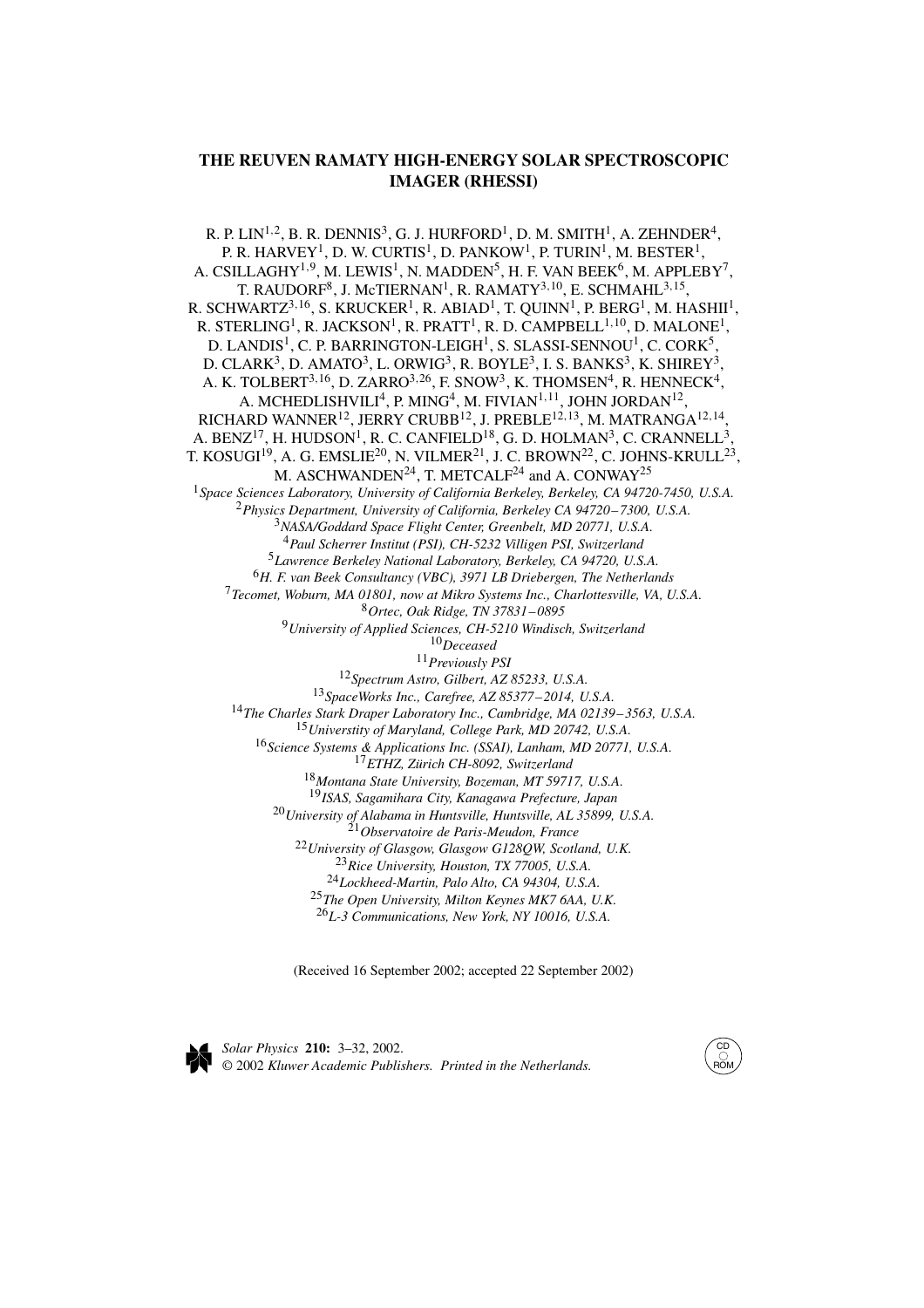**Abstract.** RHESSI is the sixth in the NASA line of Small Explorer (SMEX) missions and the first managed in the Principal Investigator mode, where the PI is responsible for all aspects of the mission except the launch vehicle. RHESSI is designed to investigate particle acceleration and energy release in solar flares, through imaging and spectroscopy of hard X-ray/gamma-ray continua emitted by energetic electrons, and of gamma-ray lines produced by energetic ions. The single instrument consists of an imager, made up of nine bi-grid rotating modulation collimators (RMCs), in front of a spectrometer with nine cryogenically-cooled germanium detectors (GeDs), one behind each RMC. It provides the first high-resolution hard X-ray imaging spectroscopy, the first high-resolution gammaray line spectroscopy, and the first imaging above 100 keV including the first imaging of gamma-ray lines. The spatial resolution is as fine as ∼ 2.3 arc sec with a full-Sun ( $\gtrsim 1°$ ) field of view, and the spectral resolution is ~ 1–10 keV FWHM over the energy range from soft X-rays (3 keV) to gammarays (17 MeV). An automated shutter system allows a wide dynamic range (*>* 107) of flare intensities to be handled without instrument saturation. Data for every photon is stored in a solid-state memory and telemetered to the ground, thus allowing for versatile data analysis keyed to specific science objectives. The spin-stabilized (∼ 15 rpm) spacecraft is Sun-pointing to within ∼ 0*.*2◦ and operates autonomously. RHESSI was launched on 5 February 2002, into a nearly circular, 38° inclination, 600-km altitude orbit and began observations a week later. The mission is operated from Berkeley using a dedicated 11-m antenna for telemetry reception and command uplinks. All data and analysis software are made freely and immediately available to the scientific community.

### **1. Introduction**

The processes of particle acceleration and impulsive energy release occur in active cosmic plasmas at diverse sites throughout the universe, ranging from planetary magnetospheres to active galactic nuclei. The understanding of these processes is a major goal of space physics and astrophysics, but we are just beginning to perceive the relevant basic physics. The Sun constitutes an unparalleled laboratory for investigating these processes. Its proximity allows measurements over the entire electromagnetic spectrum to be made on physically relevant scales. At the same time, the system as a whole can be studied, and escaping energetic particles and plasma can be sampled directly. Further, the complexity of solar magnetic fields and the solar atmosphere leads to a broad range of acceleration phenomena, mirroring the rich diversity of processes occurring on cosmic scales.

The primary scientific objective of RHESSI is to understand particle acceleration and explosive energy release in the magnetized plasmas at the Sun. The Sun is the most powerful particle accelerator in the solar system, accelerating ions up to tens of GeV and electrons to hundreds of MeV in solar flares and in fast coronal mass ejections (CMEs). Solar flares are the most powerful explosions, releasing up to  $10^{32} - 10^{33}$  ergs in  $10^2 - 10^3$  s. The flare-accelerated ∼ 10–100 keV electrons (and sometimes  $\geq 1$  MeV nucleon ions) appear to contain a significant fraction,  $\sim$  10–50%, of this energy, indicating that the particle acceleration and energy release processes are intimately linked. How the Sun releases this energy, presumably stored in the magnetic fields of the corona, and how it rapidly accelerates electrons and ions with such high efficiency, and to such high energies, is presently unknown.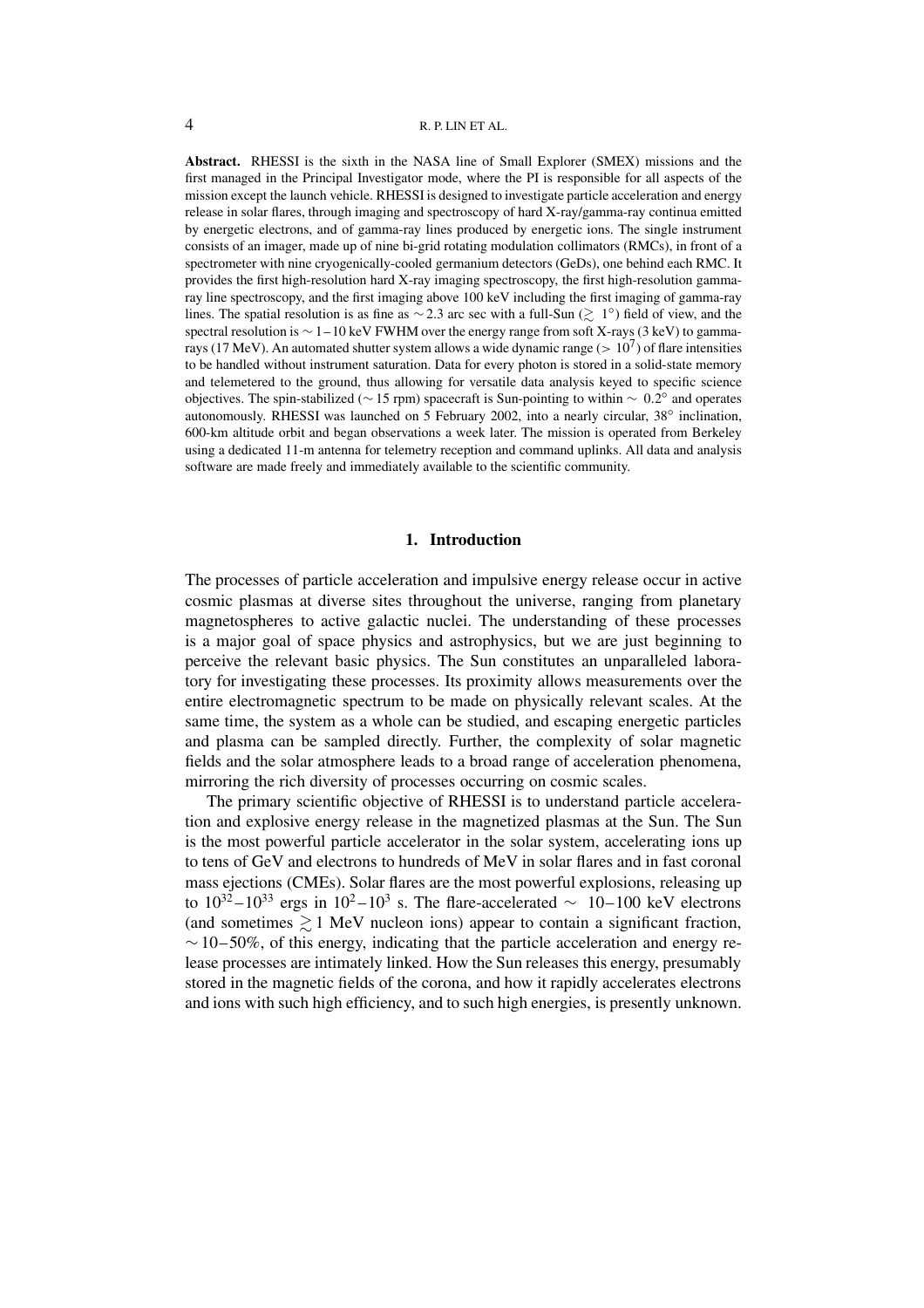

*Figure 1.* Composite X-ray/gamma-ray spectrum from 1 keV to 100 MeV for a large flare. At energies up to ∼ 10–30 keV, emission from hot( $\sim 10^7$  K) and 'superhot' ( $\sim 3 \times 10^7$  K) thermal flare plasmas (the *two curves at the left*) dominate. Bremsstrahlung emission from energetic electrons produces the X-ray/gamma-ray continuum (*straight lines*) up to tens of MeV. Broad and narrow gamma-ray lines from nuclear interactions of energetic ions sometimes dominate the spectrum between ∼ 1 to 7 MeV. Above a few tens of MeV the photons produced by the decay of pions (*curve at the right*) dominates. RHESSI observations cover almost four orders of magnitude in energy (3 keV to 17 MeV).

High-energy emissions are the most direct signature of the acceleration of electrons, protons and heavier ions in solar flares (Figure 1). Accelerated electrons colliding with the ambient solar atmosphere produce bremsstrahlung hard X-ray and gamma-ray continuum emission, while nuclear collisions of energetic ions result in a complex spectrum of narrow and broad gamma-ray lines. Hot (million-degrees) thermal flare plasmas also emit bremsstrahlung X-rays. RHESSI is designed to provide high resolution imaging and spectroscopy of all these emissions, from soft X-rays (3 keV) to gamma-rays (17 MeV).

These emissions are accompanied by longer wavelength emissions, and sometimes by escaping energetic particles. Their observation by the fleet of spacecraft (Solar and Heliospheric Observatory (SOHO), WIND, Advance Composition Explorer (ACE), *Ulysses*, Transition Region And Coronal Explorer (TRACE), Geostationary Operational Environmental Satellite Project (GOES), Solar Anomalous and Magnetospheric Particle Explorer (SAMPEX), etc.) already in place, and by ground-based instruments, provides the crucial information on the context in which the high energy processes occur.

RHESSI is the first Small Explorer mission carried out in the 'Principal Investigator-mode', where the PI and team are responsible for all aspects of the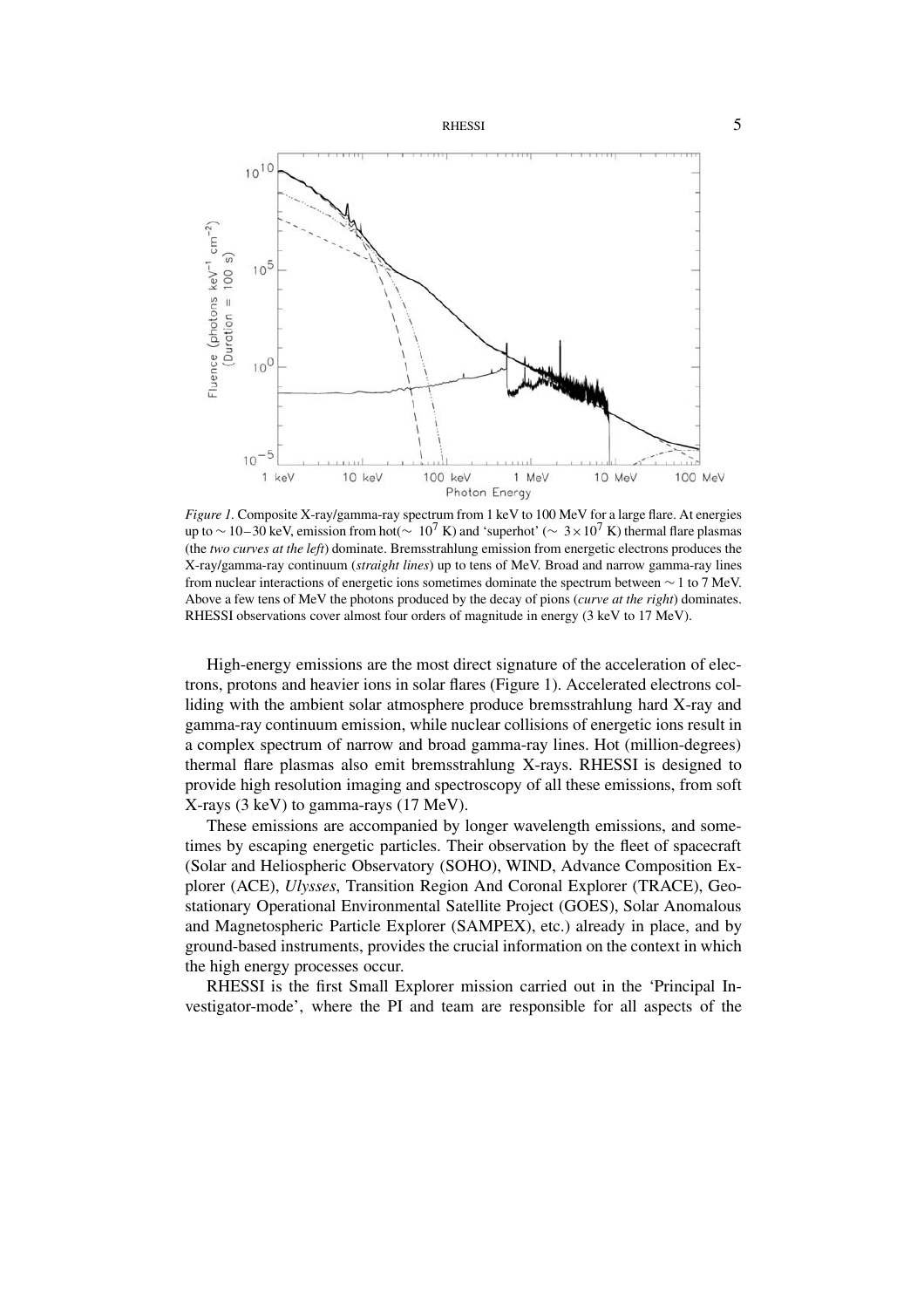mission except providing the launch vehicle. This includes developing, integrating, and testing the instrument and spacecraft; providing launch support, telemetry downlink and command uplink, mission and science operations, data processing and distribution; analyzing and archiving the data, and disseminating the results.

The RHESSI mission was selected by NASA in October 1997, with a very aggressive development schedule aimed at a launch in July 2000, near the predicted peak of the ∼ 11-year solar activity cycle. During environmental testing of the integrated spacecraft at the Jet Propulsion Laboratory in March 2000, however, a malfunction in the shake table subjected RHESSI to a vibration level of *>* 25 G rather than the requested 2 G, resulting in extensive damage to both the instrument and spacecraft. At about this time the failure of a Mars orbiting mission and then a Mars lander led NASA to institute a policy of additional external 'Red Team' reviews. Even with all the extra effort involved in these reviews and the implementation of their recommendations, the instrument and spacecraft were repaired, re-integrated, and re-tested in time for a launch at the end of 2000.

A problem was then discovered on the three-stage solid-propellant Pegasus-XL launch vehicle, and fixing that problem delayed the launch to March 2001, and again to June 2001. In April 2001, the RHESSI spacecraft was integrated with the Pegasus-XL at Orbital Science Corporation's facilities in the Western Test Range, and in early June it was carried underneath an L-1011 aircraft to the Eastern Test Range at Kennedy Space Center. One week before the planned RHESSI launch, NASA attempted a test flight of the prototype X-43 aerospace plane. The modified Pegasus first stage used for launch failed and the X-43 had to be destroyed. This led to a series of further delays while the cause of the failure was investigated. Finally, on 5 February 2002, the RHESSI satellite was launched by the Pegasus-XL, following its release from the L-1011 at ∼ 40 000 feet altitude over the Atlantic Ocean. A near perfect, 38◦ inclination, 600 km altitude circular orbit was achieved.

The mission was renamed from HESSI to RHESSI after launch to honor Dr Reuven Ramaty, a distinguished theoretical high-energy astrophysicist and solar physicist working at Goddard Space Flight Center (GSFC). Dr Ramaty developed much of the theoretical framework for solar gamma-ray line spectroscopy, and he was a Co-I and a strong advocate of RHESSI. He passed away in March 2001, eight months after the planned launch date, but 11 months prior to the actual launch. He is the first NASA scientist to have a space mission named after him.

### **2. Scientific Objectives and Design Considerations**

### 2.1. ACCELERATION OF ELECTRONS

Bursts of bremsstrahlung hard X-rays ( $\geq$  20 keV), emitted by accelerated electrons colliding with the ambient solar atmosphere, are the most common signature of the impulsive phase of a solar flare (Figure 2). Provided the electron energy  $E_e$  is much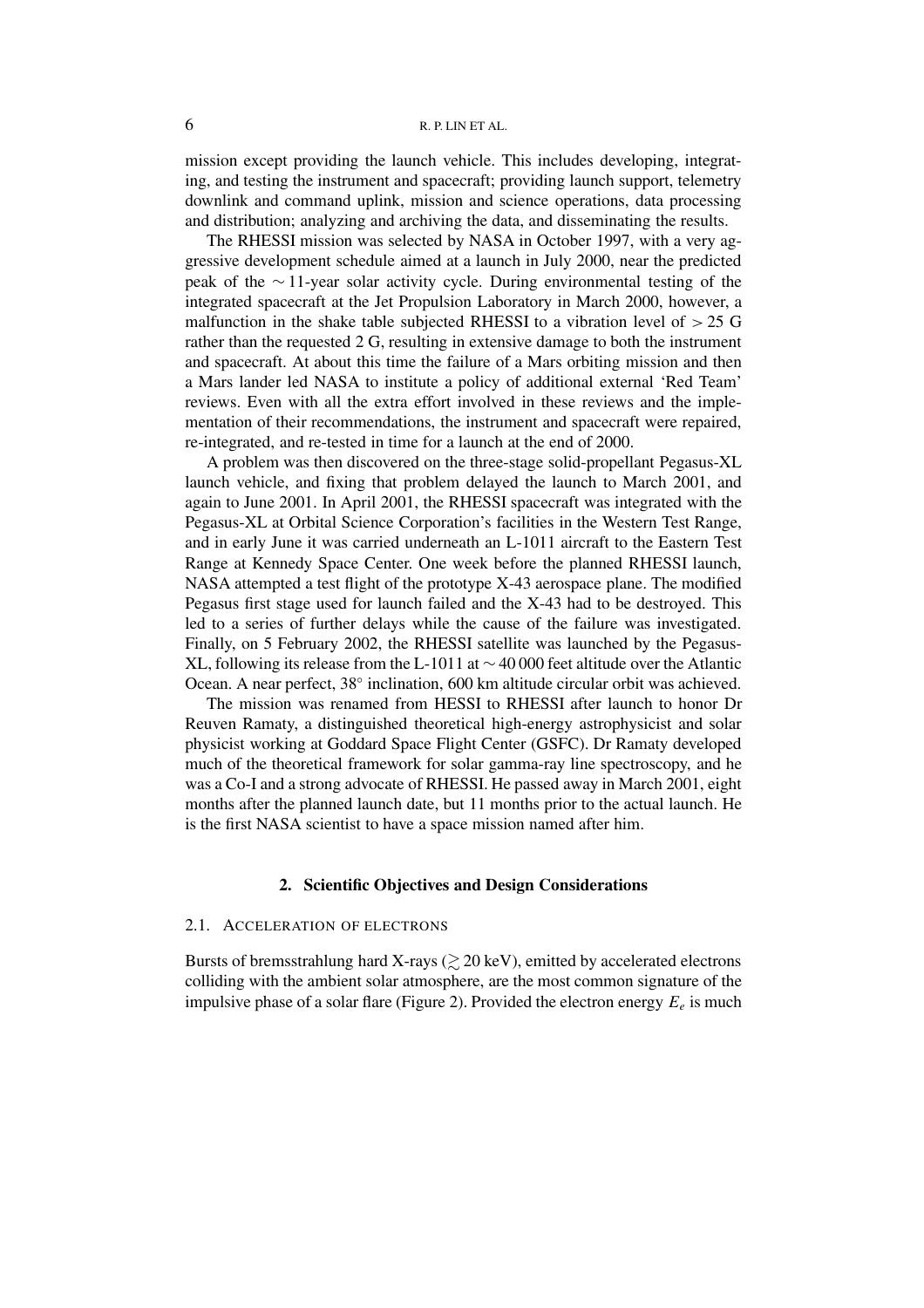

*Figure 2.* [See CD-ROM for color version]. Time profile of X-ray fluxes from GOES (a) and RHESSI (b); counts are multiplied by factors of 8, 50, and 500, for the  $30-50 \text{ keV}$ ,  $12-30 \text{ keV}$ , and  $10-12 \text{ keV}$ channels, respectively). The next two panels show spectrograms of (c) the RHESSI counts in 20 logarithmic energy channels, and of (d)  $1-14$  MHz radio emission detected by the WIND spacecraft (Bougeret *et al.*, 1995). The solar flare with hard X-ray peak at ∼ 22:26 UT is accompanied by a type III solar radio burst, produced by energetic electrons escaping the Sun. The (e) bottom panel (longer time interval) shows the energetic electrons arriving at WIND at 1 AU (Lin *et al.*, 1995), with the faster electrons arriving first, consistent with an impulsive injection of the electrons from the Sun at the time of the X-ray peak.

greater than the average thermal energy, *kT* , of the ambient gas, essentially all of the electron energy will be lost to Coulomb collisions, with only a tiny fraction  $(\sim 10^{-5})$  lost to bremsstrahlung. For this non-thermal situation, the hard X-ray fluxes observed in many flares indicate that the energy in accelerated *>* 20 keV electrons must be comparable to the total flare radiative and mechanical output (Lin and Hudson, 1976). Thus, the acceleration of electrons to tens of keV may be the most direct consequence of the basic flare-energy release process.

High-resolution hard X-ray imaging spectroscopy is the key to understanding the electron acceleration and energy release processes in solar flares. High-spectral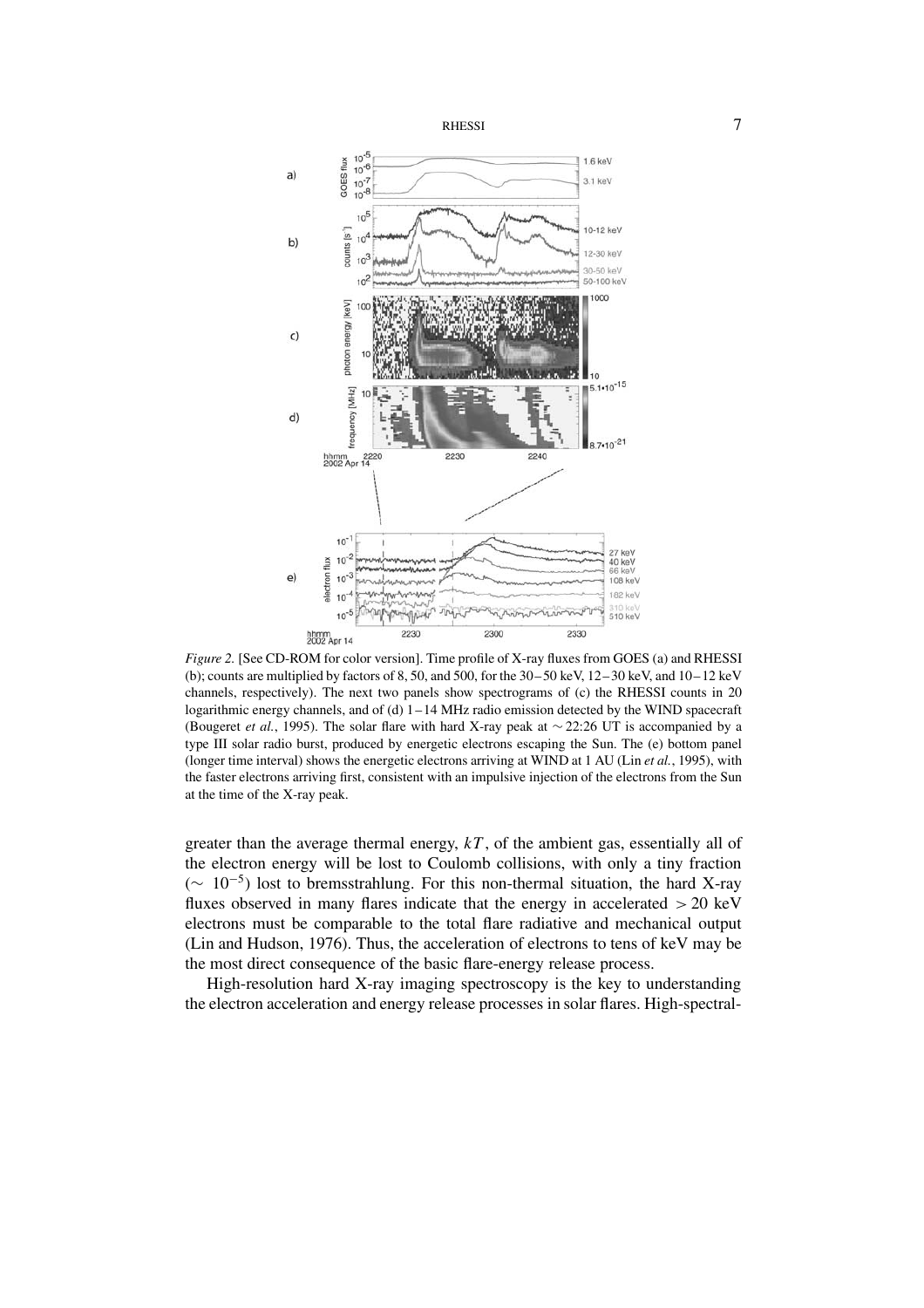resolution measurements of the solar flare hard X-ray spectrum can be directly inverted to obtain the detailed spectrum of the parent X-ray-producing electrons (Johns and Lin, 1992). RHESSI is designed to provide imaging spectroscopy – the photon spectrum is obtained in each spatial element (Figure 3) as a function of time. In principle, this spectrum provides detailed information on  $N(E, \mathbf{r}, t)$ , the X-ray producing electron number density, as a function of energy (*E*), position (**r**), and time (*t*). With information from context observations on the ambient density, temperature, magnetic field strength and topology, the electron loss processes can be directly evaluated to determine whether the X-ray emission is thermal or non thermal. By using a spatially dependent continuity equation, including loss processes, the spatially and temporally resolved accelerated electron source distribution,  $F(E, \mathbf{r}, t)$ , can be inferred. Then, detailed quantitative models of the acceleration, energy release, and energy propagation processes can be constructed and tested.

RHESSI is designed to provide spatial (Figure 4(b)) and temporal resolution commensurate with the spatial and temporal scales for the accelerated electrons to lose their energy in the lower corona and upper chromosphere (ambient densities below  $\sim 10^{12}$  cm<sup>-3</sup>). To resolve the very steep thermal spectra and determine the lower energy limit of the non-thermal spectrum (critical to determining the energy content in fast electrons),  $\sim$  1 keV spectral resolution (Figure 4(a)) is needed. The energy range should extend low enough so the thermal–nonthermal transition can be determined, and as high as practical, but certainly up to relativistic energies where a different acceleration process may be operating. Finally, high sensitivity is required to detect microflares (which may be important for coronal heating), and very wide dynamic range is required to make measurements in the largest flares without saturation.

## 2.2. ACCELERATION OF IONS

Near the Sun, nuclear collisions of accelerated ions with the ambient solar atmosphere result in a rich spectrum (Figure 1) of gamma-ray lines (Ramaty and Murphy, 1987; Chupp, 1990, Share and Murphy, 1995). Energetic protons and alpha-particles colliding with carbon and heavier nuclei produce narrow de-excitation lines (widths of ∼ few keV to ∼ 100 keV), while energetic heavy nuclei colliding with ambient hydrogen and helium produce much broader lines (widths of hundreds of keV to an MeV). Neutron capture on hydrogen and positron annihilation produce delayed narrow lines, at 2.223 MeV and 0.511 MeV, respectively.

The bulk of the gamma-ray line emission is produced by ions with energies of 10–100 MeV nucleon that contain only a small fraction of the energy in the  $\geq$  20 keV electrons. However, systematic study of SMM gamma-ray line flares (Share and Murphy, 1995) showed that the 1.634 MeV  $^{20}$ Ne line is enhanced relative to other lines. Because the cross section for  $^{20}$ Ne has an unusually low energy threshold ( $\sim$  2.5 MeV), this effect appears to be due to large fluxes of low-energy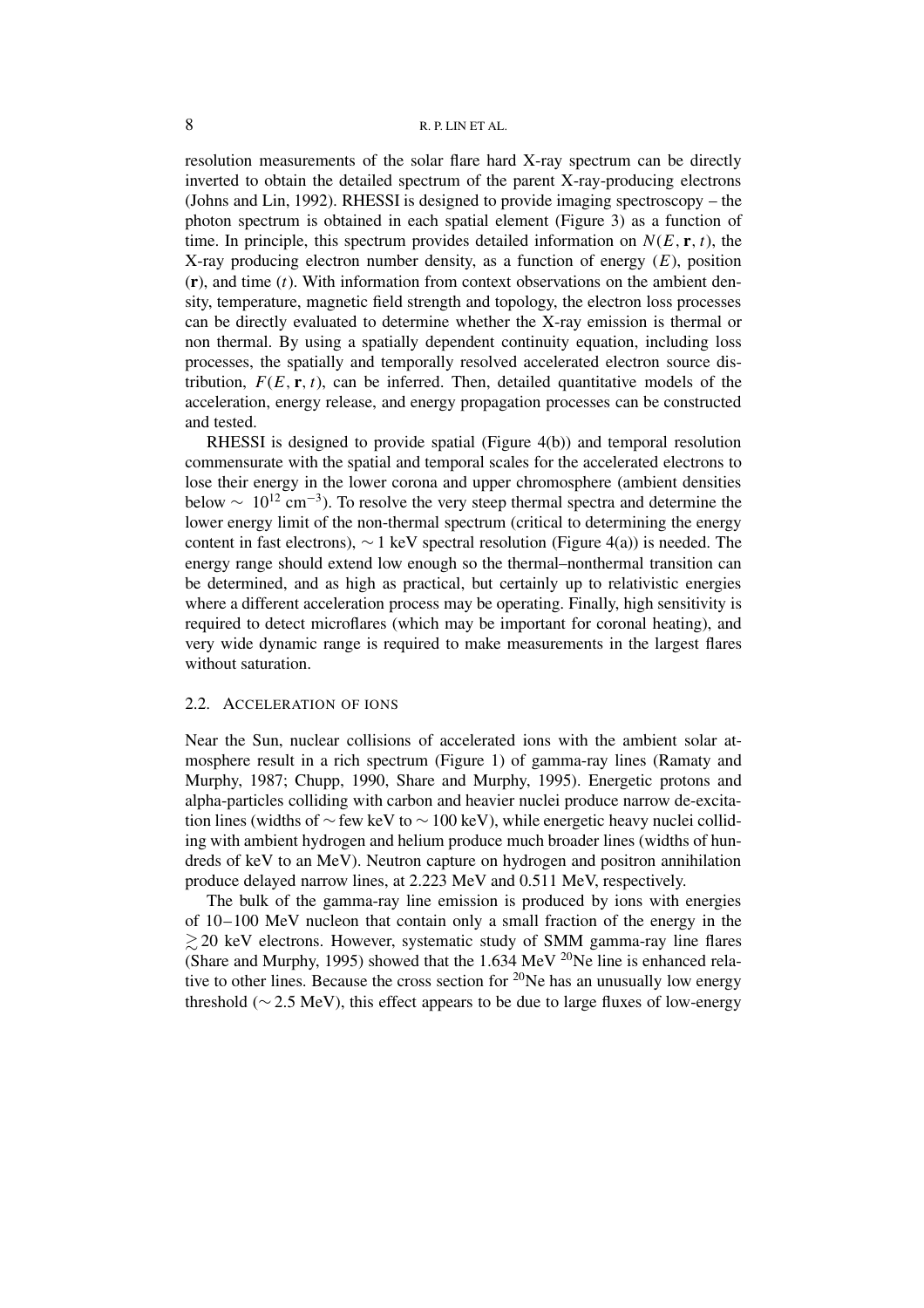

*Figure 3.* [See CD-ROM for color version]. (a) Imaging of the July 23, 2002, X4.8 solar flare in 20 energy bands, from 1 keV wide bins at 4 keV, to 28 keV wide bins (for enough counts to image) at 138 keV, illustrating the changes in sources as a function of energy, from a single dominant elongated source at energies below ∼ 30 keV to three sources above ~ 40 keV. The images are 64 arc sec on a side; the lower left corner is just at the southeast limb of the Sun. (b) The energy spectra of the three dominant sources at energies above ∼ 40 keV, showing that the spectra are similar for the north and south sources but quite different for the source in between. The *dashed lines* indicate background.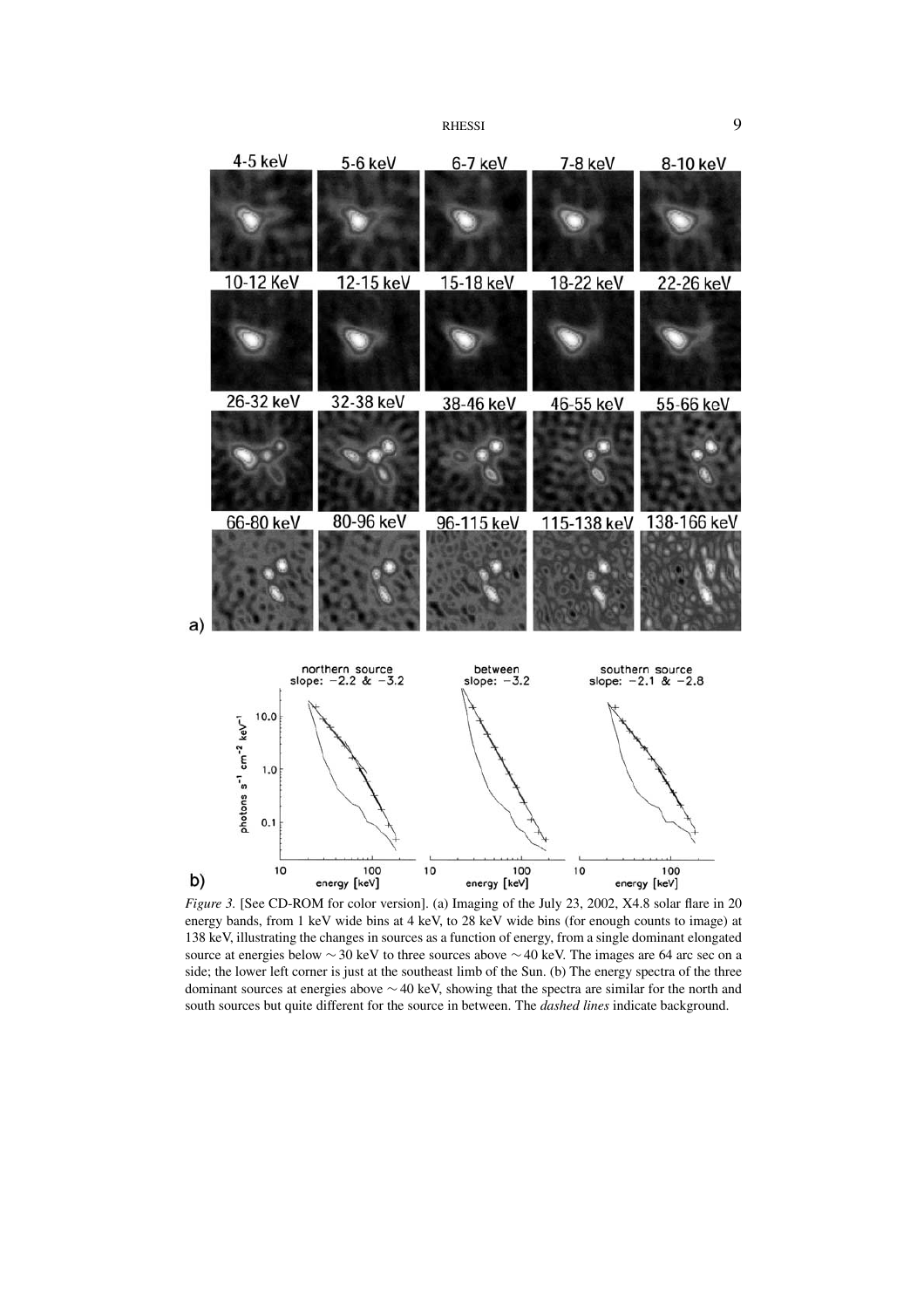

*Figure 4.* [See CD-ROM for color version]. (a) RHESSI's Full Width at Half Maximum (FWHM) energy resolution (*lower curves*), compared with previous instruments (*upper lines*). The *dots* are the expected FWHM widths of the predicted gamma-ray lines, and the *vertical line* the range of widths (temperature and density dependent) for the positron annihilation line. The *short diagonal line* shows the resolution needed to resolve the steep 'superhot thermal' emission. (b) RHESSI's angular resolution versus energy, compared to *Yohkoh* Soft X-ray Telescope (SXT) (*left*) and Hard X-ray Telescope (HXT) (*center*). RHESSI has ∼ 1–10 keV energy resolution over this energy range and can image up to 17 MeV, while HXT had four broad energy channels from 15 to 100 keV. (c) RHESSI's effective (photopeak) area as a function of energy for solar X-rays/gamma-rays. The *three curves to the left* show the effect on the front segment response (summed over all nine detectors) of no attenuators, thin attenuator, or both thick and thin attenuator inserted over the detectors. The *curves to the right* show the effective area for the rear segment, and for photons that leave energy in both the front and rear segment of the detectors (F/R coincidence).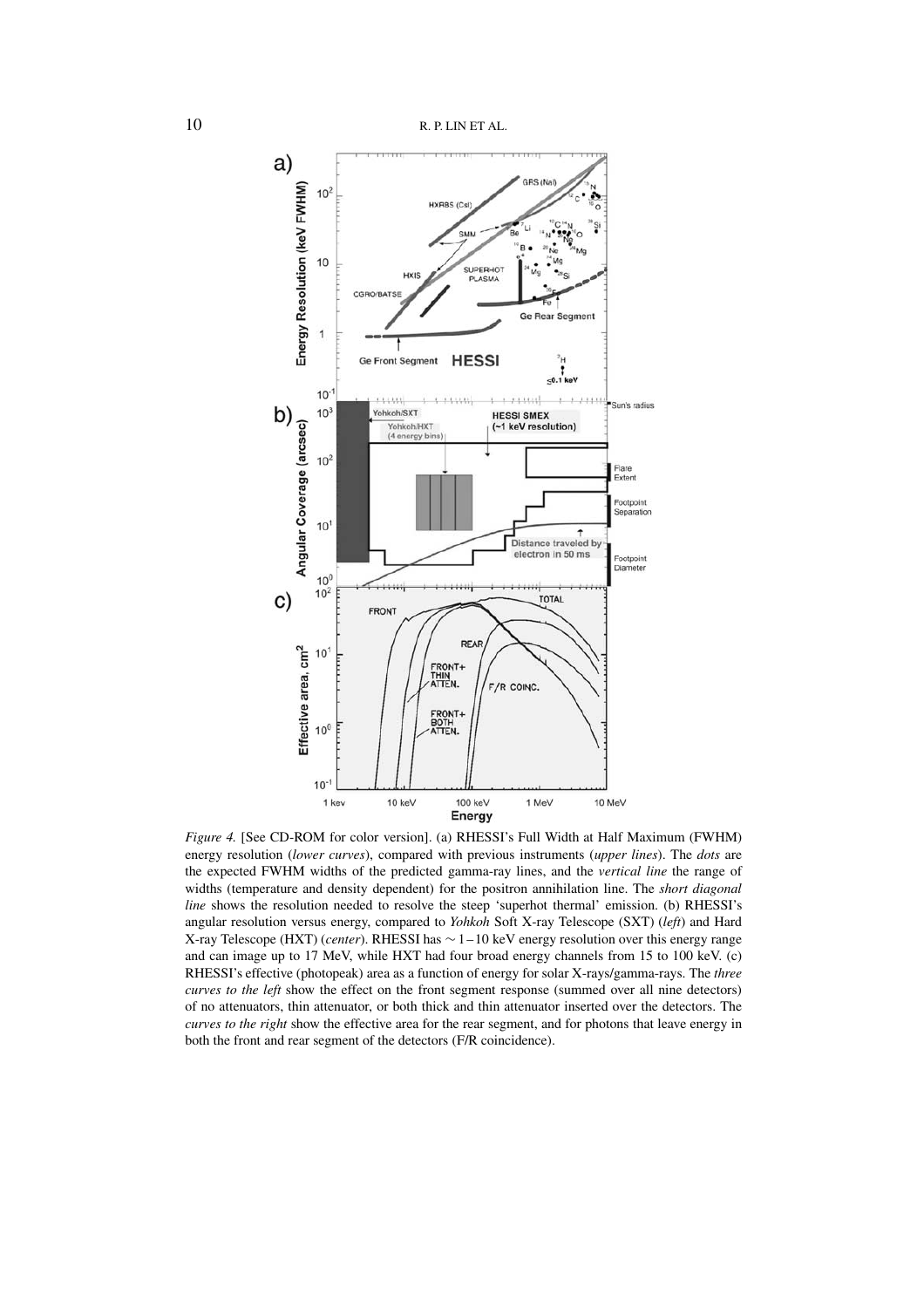ions with total energy content often comparable to that of the accelerated electrons (Ramaty *et al.*, 1995; Emslie *et al.*, 1997).

RHESSI is designed to probe ion acceleration with the first high-resolution spectroscopy of solar flare gamma-ray lines (Figure 4(a)), giving the first detailed line shapes, which depend on the angular distribution of the interacting accelerated ions. The shape of the 0.511 MeV positron annihilation line gives information about the density and temperature of the ambient medium since the positrons slow down before annihilating. The high resolution enables closely spaced lines to be separated, particularly important around 1 MeV, where several lines are produced by accelerated <sup>3</sup>He. Their detection would test whether gamma-ray flares and impulsive, 3He-rich solar energetic particle events have a common origin (Ramaty *et al.*, 1993).

RHESSI is also designed to image solar flare gamma-ray lines (Figure 4(b)), thus providing the first information on the locations of energetic heavy ions and protons and their secondary neutrons and positrons, to compare with the location of the energetic electrons. The instrument's high spectral resolution allows imaging in narrow gamma-ray lines, such as the 2.223 MeV neutron capture line, where line counts dominate over the background. The continuum above ∼ 1 MeV (especially 4–7 MeV) is often dominated by the broad lines from accelerated heavy  $(Z > 2)$  ions, and can be imaged to locate them. In a very large gamma-ray line flare with good statistics, the *>* 2.5 MeV protons might be located by imaging the  $20$ Ne de-excitation line.

## 2.3. NON-SOLAR SCIENCE

Although designed as a solar instrument, RHESSI's lack of shielding around the detectors (to minimize weight) makes it an effective high-spectral-resolution (∼ keV FWHM), wide-field-of-view hard X-ray/gamma-ray all-sky monitor, with  $\sim$  150 cm<sup>2</sup> collecting area. The spacecraft's rotation produces many detector/detector occultations per minute, and two brief Earth occultation/deoccultations occur per orbit (Harmon *et al.*, 1992; Zhang *et al.*, 1993), allowing localization of transients (black-hole X-ray novae, Be/neutron star binary outbursts, etc.) and steady sources. RHESSI is able to resolve cyclotron absorption features from bright transients such as A0535+26, search for line features in gamma-ray bursts, and study the Galactic positron annihilation and  $26$ Al decay lines from nucleosynthesis in supernovae and massive stellar systems on large angular scales. RHESSI can image the Crab Nebula once a year (when it approaches within 1*.*6◦ of the Sun), with unprecedented spatial (2.3 arc sec) and energy ( $\sim$  1 keV) resolution in hard Xrays. RHESSI also provides high spectral and temporal resolution measurements of terrestrial X-ray/gamma-ray continuum emissions from electron precipitation, of terrestrial gamma-ray line emission from the impact of cosmic rays and solar energetic particles, and of gamma-ray bursts associated with lightning (Fishman *et al.*, 1994).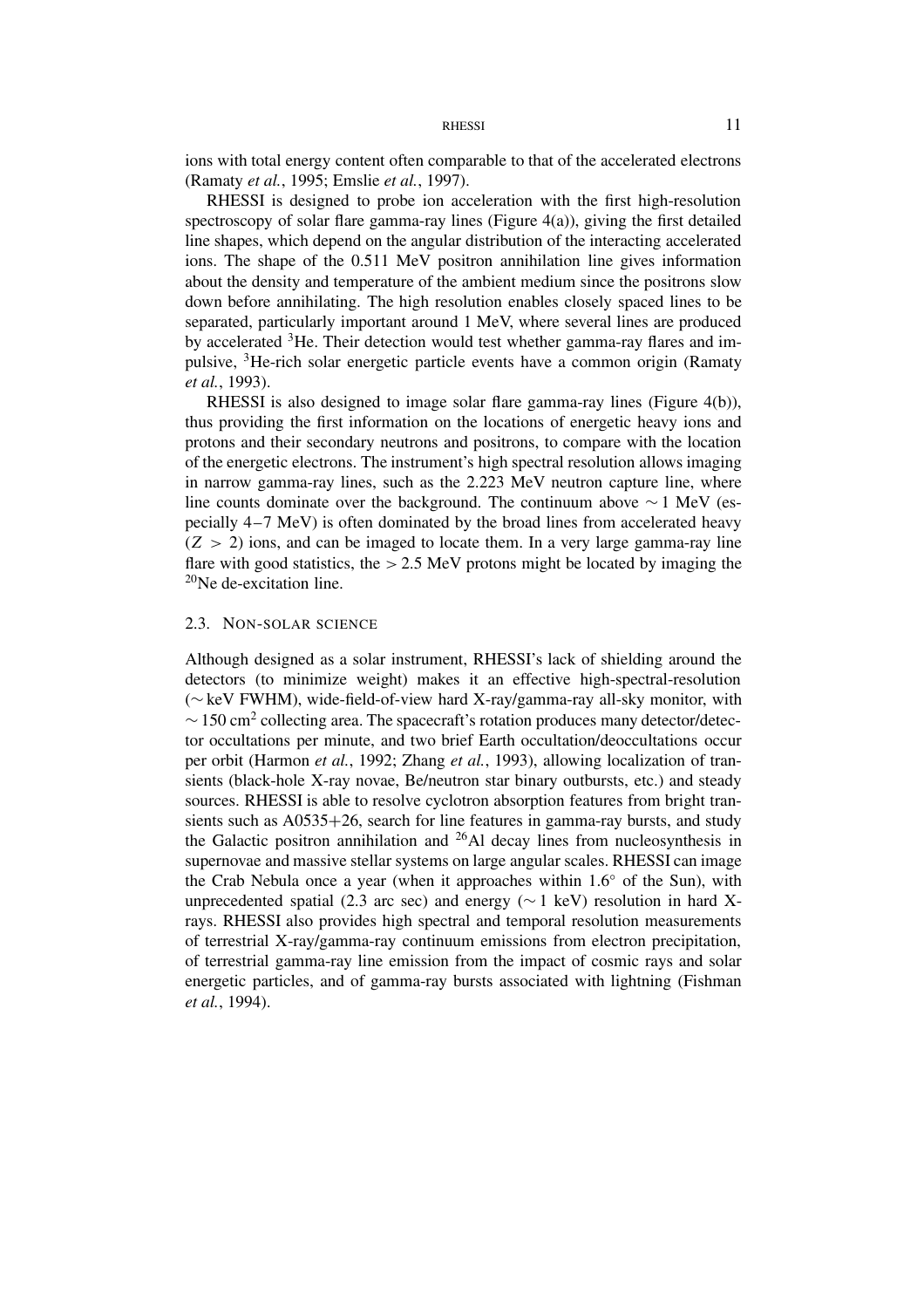## **3. Instrument**

The RHESSI scientific objectives are achieved with high-resolution imaging spectroscopy observations from soft X-rays to gamma-rays, utilizing a single instrument consisting of an Imaging System, a Spectrometer, and the Instrument Data Processing Unit (IDPU) containing the instrument electronics. An instrument schematic is shown in Figure 5 and the specifications are given in Table Ia. The Imaging System is made up of nine Rotating Modulation Collimators (RMCs), each consisting of a pair of widely separated grids mounted on a rotating spacecraft. Pointing information is provided by the Solar Aspect System (SAS) and redundant Roll Angle Systems (RASs). The Spectrometer has nine segmented germanium detectors (GeDs), one behind each RMC, to detect photons from 3 keV to 17 MeV. The GeDs are cooled to  $\lesssim$  75 K by a space-qualified long-life mechanical cryocooler, to achieve the highest spectral resolution (Figure 4(b)) of any presently available gamma-ray detector. As the spacecraft rotates, the RMCs convert the spatial information from the source into temporal modulation of the photon counting rates of the GeDs. The instrument electronics amplify, shape, and digitize the GeD signals, provide low-voltage power and GeD high voltage, format the data, and interface to the spacecraft electronics.

The energy and arrival time of every photon, together with aspect data, are recorded in the spacecraft's on-board 4-Gbyte solid-state memory (sized to hold all the data from the largest flare) and automatically telemetered within 48 hours. With these data, the X-ray/gamma-ray images can be reconstructed on the ground (see Figure 3). The instrument's  $\sim 1^\circ$  field of view is much wider than the  $\sim 0.5^\circ$ solar diameter, so all flares are detected, and pointing can be automated.

#### 3.1. IMAGING SYSTEM

A detailed description of the RHESSI imaging technique is given in Hurford *et al.* (2002). At hard X-ray and gamma-ray energies, unlike soft X-rays, EUV, and longer wavelength emissions, focusing optics are not feasible. The only viable method of obtaining arcsecond-class images in hard X-rays and gamma-rays within the Small Explorer constraints is with Fourier-transform imaging, similar to that used in the pioneering *Hinotori* rotating modulation collimator (Makishima *et al.*, 1977) and *Yohkoh* Hard X-ray Telescope (HXT) (Kosugi *et al.*, 1991). RHESSI uses nine collimators, each made up of a pair of widely separated grids. Each grid is a planar array of equally-spaced, X-ray-opaque slats separated by transparent slits (Figure 6). The slits of each pair of grids are parallel to each other and their pitches (p) are identical, so that the transmission through the grid pair depends on the direction of the incident X-rays. For slits and slats of equal width, the transmission is modulated from zero to 50% and back to zero for a change in source angle to collimator axis (orthogonal to the slits) of *p*/*L* where *L* is the separation between grids. The angular resolution is then defined as *p*/(2*L*).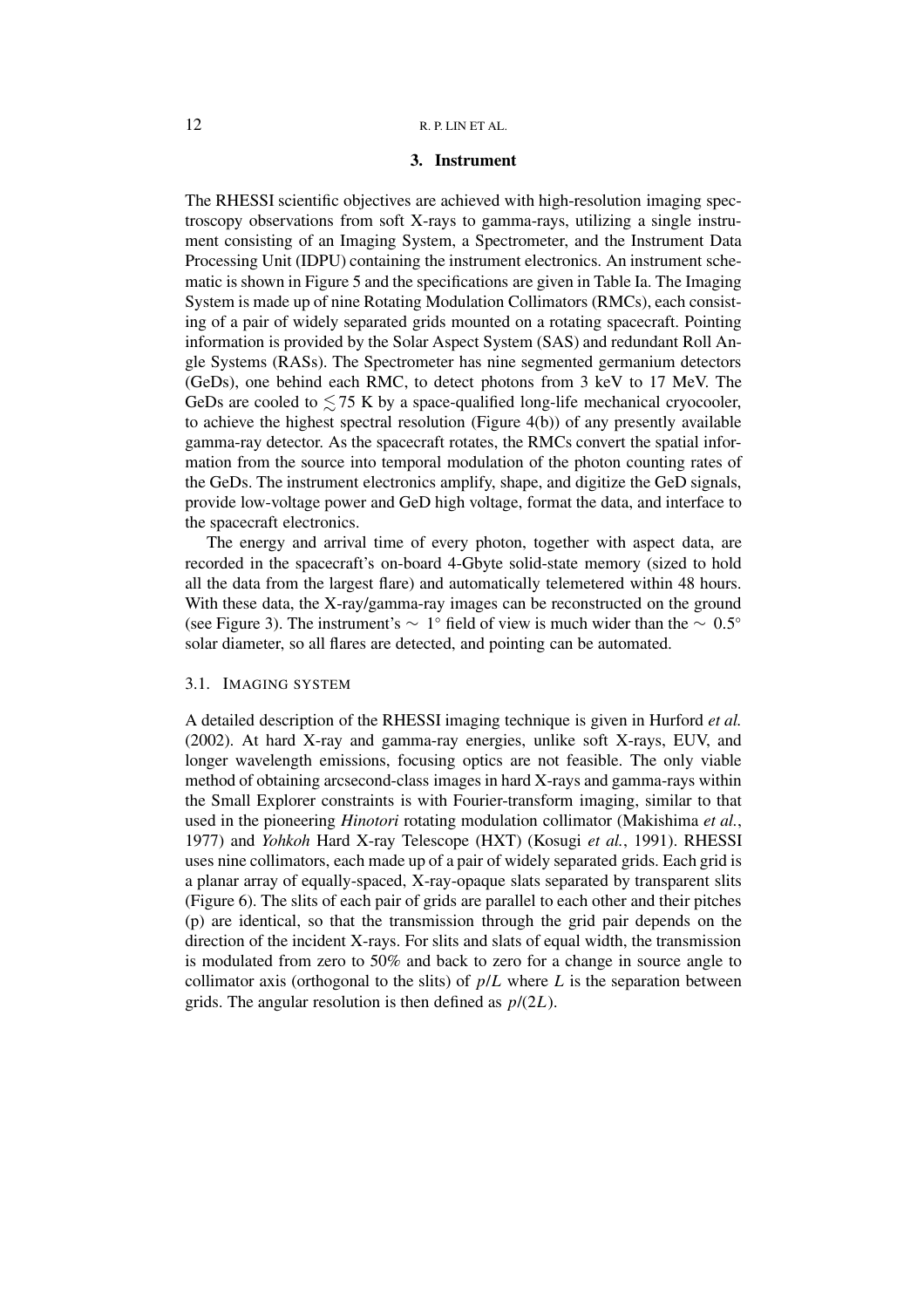| <b>TABLE I</b>          |
|-------------------------|
| RHESSI characteristics. |

| 3 keV to 17 MeV<br>Energy range                                                                            |  |
|------------------------------------------------------------------------------------------------------------|--|
| $\lesssim$ 1 keV at 3 keV, increasing to $\sim$ 5 keV at 5 MeV<br>Energy resolution (FWHM)                 |  |
| 2.3 arc sec to 100 keV, 7 arc sec to 400 keV,<br>Angular resolution                                        |  |
| 36 arc sec to 15 MeV                                                                                       |  |
| Temporal resolution<br>2 s for detailed image, tens of ms for basic image                                  |  |
| Field of view<br>full Sun ( $\sim 1^{\circ}$ )                                                             |  |
| $\sim 10^{-3}$ cm <sup>2</sup> at 3 keV, $\sim$ 32 cm <sup>2</sup> at 10 keV<br>Effective area (photopeak) |  |
| (with attenuators out), $\sim 60$ cm <sup>2</sup> at 100 keV,                                              |  |
| $\sim$ 15 cm <sup>2</sup> at 5 MeV                                                                         |  |
| 9 germanium detectors (7.1-cm dia. $\times$ 8.5 cm),<br>Detectors                                          |  |
| cooled to $<$ 75 K with Stirling-cycle                                                                     |  |
| mechanical cooler                                                                                          |  |
| 9 pairs of grids, with pitches from 34 microns<br>Imager                                                   |  |
| to 2.75 mm, and 1.55-m grid separation                                                                     |  |
| Solar Aspect System: Sun center to $< 1$ arc sec<br>Aspect system                                          |  |
| Roll Angle System: roll to $\sim$ 1 arc min                                                                |  |
| $\sim$ 1000 imaged to $>$ 100 keV<br>Number of flares expected                                             |  |
| $\sim$ tens with spectroscopy to $\sim$ 10 MeV                                                             |  |
| Ib. Spacecraft characteristics:                                                                            |  |
| Mass<br>Total 291.1 kg, instrument 130.8 kg                                                                |  |
| Total 220.4 W, instrument 142.3 W<br>Power                                                                 |  |
| Size<br>1.18 m diameter, 2.06 m height,                                                                    |  |
| 5.74 m tip-to-tip with solar panels deployed                                                               |  |
| 4 Mbps, downlink, 2 kbps command uplink<br>Telemetry                                                       |  |
| On-board storage<br>4 Gbyte solid state memory                                                             |  |
| 15 rpm spin rate, pointing to 0.2° of Sun center<br>Attitude                                               |  |
| Ic. Mission characteristics:                                                                               |  |
| Launch date<br>5 February 2002                                                                             |  |
| Launch vehicle<br>Pegasus XL                                                                               |  |
| 38° inclination, 600 km altitude apogee,<br>Orbit                                                          |  |
| 586 km perigee                                                                                             |  |
| 2 years, 3rd year highly desirable<br>Nominal mission lifetime                                             |  |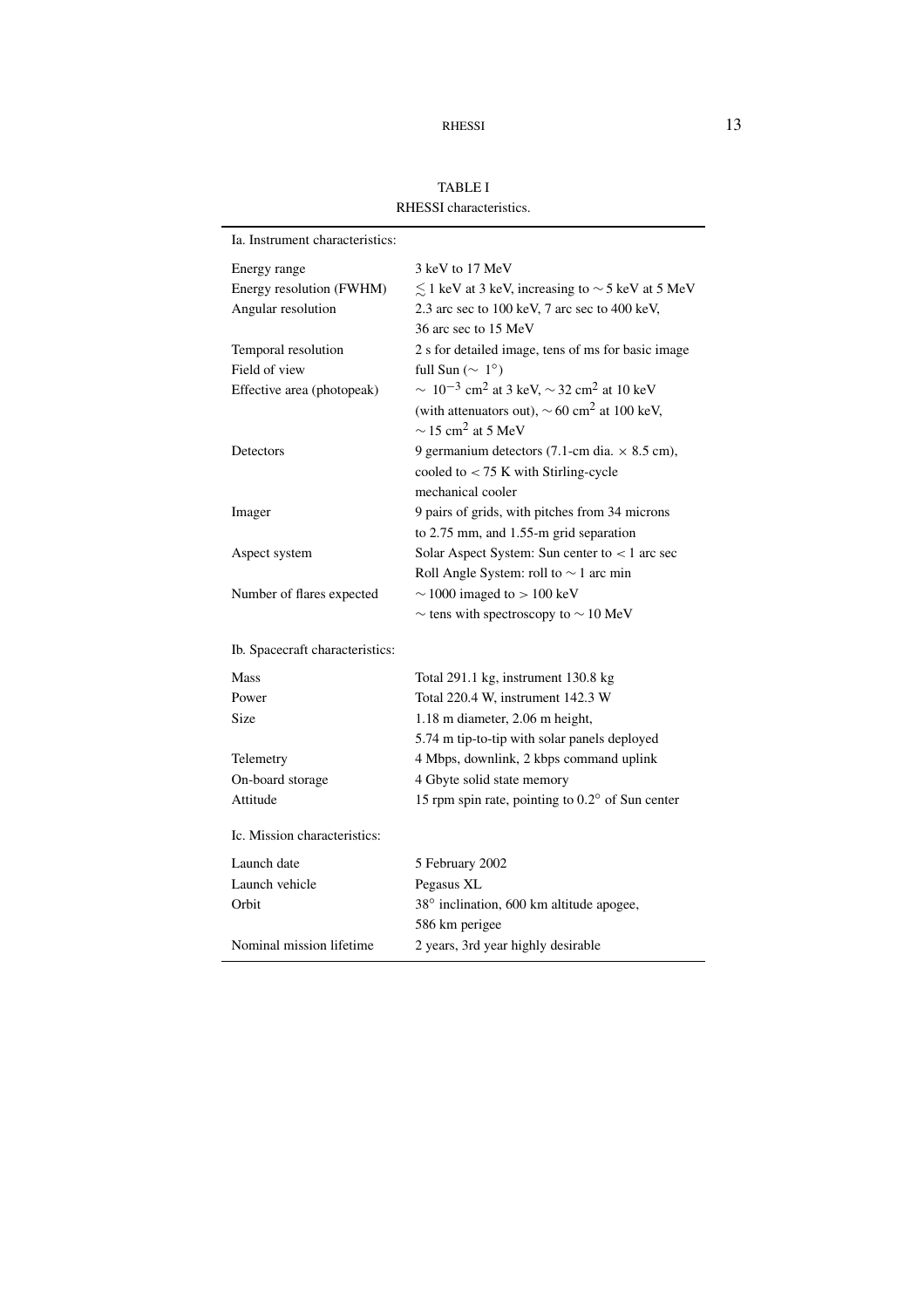

*Figure 5.* [See CD-ROM for color version]. Schematic of the RHESSI instrument illustrating the imaging spectroscopy. X-rays and gamma-rays from the Sun (*upper left*) pass through the slits of the front and rear grids of each of the nine grid pairs to reach the germanium detector. As the spacecraft rotates the detector count rates are temporally modulated (*lower left*). These modulations can be analyzed to reconstruct the image. The germanium detectors are cryogenically cooled to provide high spectral resolution capable of resolving narrow gamma-ray lines and steep solar continuum spectra (*upper right*). The attenuators are inserted automatically when the count rate approaches saturation. The SAS, RAS and PMTRAS provide solar pointing and roll aspect information.

For RHESSI, the transmission of the source photons through the grids is modulated by mounting the instrument on a rotating spacecraft. The X-ray/gamma-ray detector behind the collimator records the arrival time and energy of individual photons, allowing the modulated counting rate to be determined as a function of rotation angle. Note that the detector does not need to have any spatial resolution and hence can be optimized for high sensitivity and energy resolution.

For a parallel incident beam, the modulated waveform generated by a smoothly rotating spacecraft has a distinctive quasi-triangular shape locally. The amplitude is proportional to the intensity of the beam, and the phase and frequency depend on the direction of incidence. For complex sources, and over small rotation angles, the amplitude and phase of the waveform provide a direct measurement of a single Fourier component of the angular distribution of the source (e.g., Prince *et al.*, 1988). Different Fourier components are measured at different rotation angles and with grids of different pitches. For RHESSI, the separation between grids in each RMC is  $L = 1.55$  m and the grid pitches range from  $p = 34 \mu$ m to 2.75 mm in steps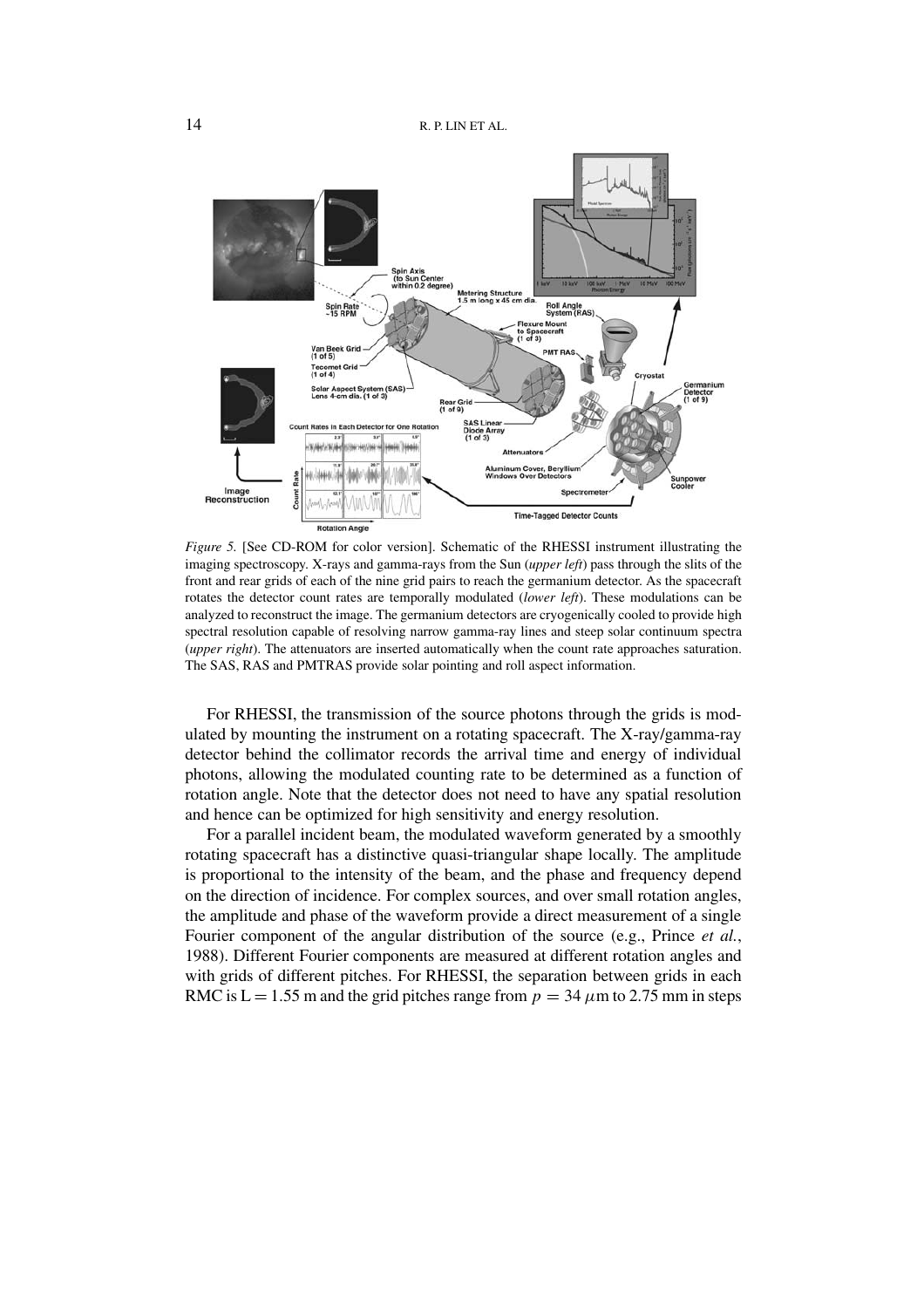

*Figure 6.* Schematic showing the parameters that define the imaging capability.

of  $\sqrt{3}$ . This provides angular resolutions spaced logarithmically from 2.3 arc sec to  $\geq$  3 arc min, allowing sources to be imaged over a wide range of angular scales. Diffuse sources larger than 3 arc min are not imaged but full spectroscopic information is still obtained. Multiple smaller sources are imaged regardless of their separation.

In a half rotation (2 s), the nine RMCs measure amplitudes and phases of  $\sim$  1100 Fourier components for a typical source location, compared to 32 Fourier components for the *Yohkoh* HXT, so that far more complex flare images can be resolved. Although one half rotation is required to measure a full set of Fourier components, the measurement of each component takes only a single modulation cycle, which can be as short as 1.3 ms for the finest grids. Thus, when count rates are sufficiently high, crude images (from about ten Fourier components) can be obtained, in principle, on timescales of tens of milliseconds.

Changing the separation (*L*) between grids or displacing the grids parallel to the slits has little effect on imaging performance. A relative displacement perpendicular to the slits affects the phase but not the amplitude of modulation. Any such displacement will be accurately monitored by the SAS, and can be fully compensated for in the image reconstruction process. The critical alignment requirement is associated with the rotation or twist of one grid with respect to the other about the line of sight to the source. A relative twist of  $p/D$  ( $D =$  diameter of grid) reduces the modulated amplitude almost to zero. Thus, the grid pairs must be well aligned in twist throughout the mission. For the finest grids (2.3 arc sec resolution) a 1 arc min alignment is needed. Thus, HESSI can achieve arc-sec-quality images with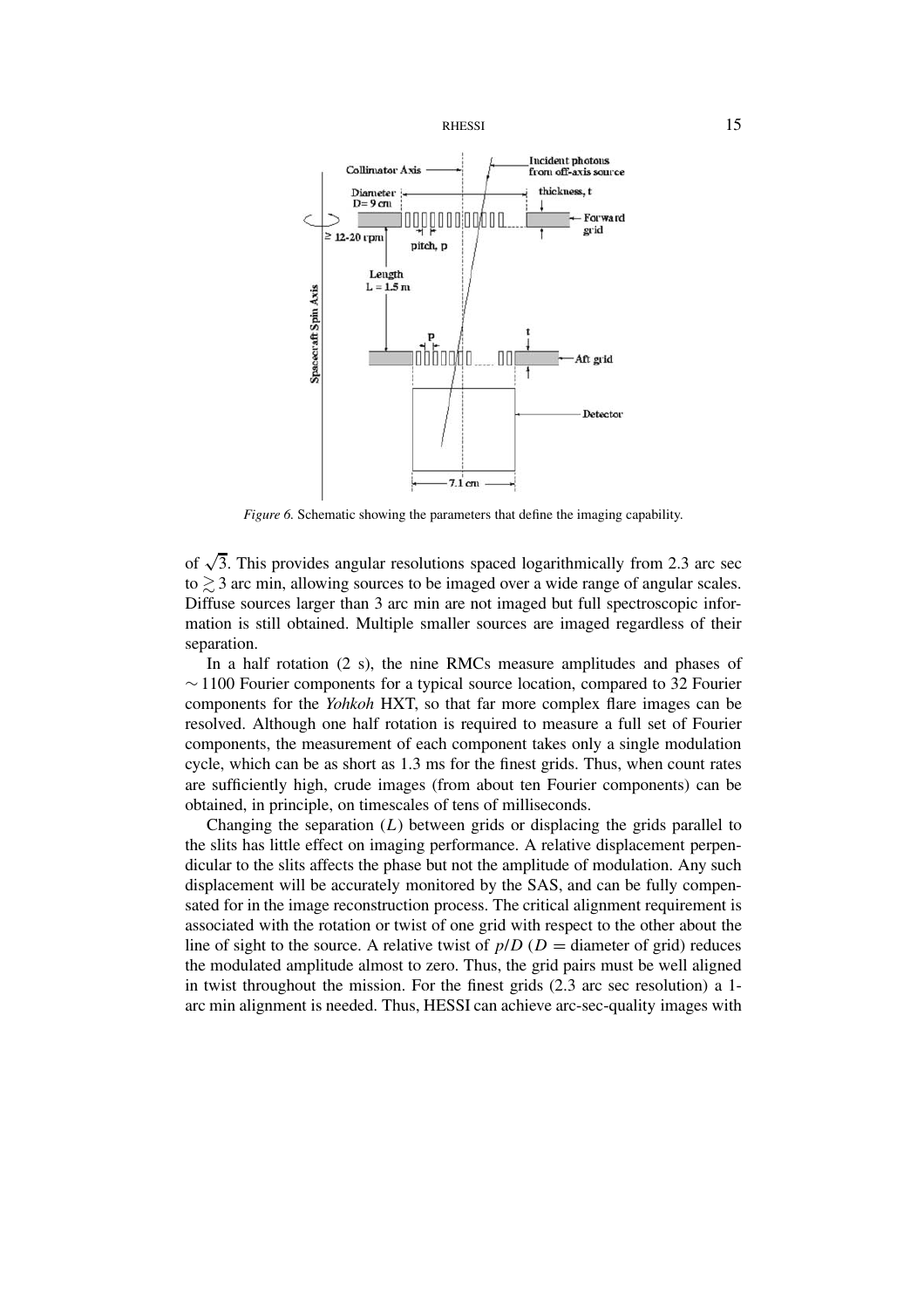an instrument having only arc-min alignment requirements. To minimize twist, the grids are aligned and mounted precisely on grid trays which are attached to opposite ends of a graphite-epoxy support tube.

#### 3.1.1. *Grids*

The main challenges in fabricating the RHESSI grids were: (i) the extremely fine slit and slat widths (20 and 14 microns for 34 micron pitch) required for the finest grid, (ii) the high  $(50:1)$  aspect ratio of the slit width to grid thickness for maximum absorption consistent with a  $\sim 1^{\circ}$  field of view, and (iii) the fine tolerance on the relative pitches of the two grids in each pair  $\left($  < 1 part in 20000 for the finest grid pair). Tecomet, Inc., fabricated the four finest grid pairs (plus a third spare grid) using a foil stacking method in which thin sheets of metal were photo-etched and precision stacked with epoxy bonding to produce a solid structure (Figure 7(a), left). Tungsten was used for all of the grids except for the finest; grid pair 1 (Figure 7(b)) was made of molybdenum (sufficiently thin tungsten sheets were not available then), resulting in a maximum energy for modulation of  $\sim$  100 keV, rather than ∼ 200 keV had it been tungsten. The five coarsest grid pairs were made by van Beek Consultancy in The Netherlands using tungsten blades packed together side by side with spacers in between (Figure 7(a), right) to give the required, pitch, slit width, and grid thickness. The thickest grids, No. 6 (Figure 7(c)) and 9 (1.85 and 3 cm thick) were designed to modulate gamma-rays up to 17 MeV (Figure 4(b)).

All the grids were fully characterized at GSFC both optically and using Xrays. Optical images were taken at high magnification of the front and rear of each grid using a customized facility. Each grid was mounted on an XY table with laser readout, and measurements of the pitch, phase, and orientation of the slits in each grid were obtained with micron positional accuracy. A separate X-ray characterization facility determined the average X-ray transmission of each flight grid as a function of photon energy and angle from grid normal. In addition, the variation of this transmission across the full area of each grid was measured with  $\sim$  1-cm resolution.

All grids were also fully flight qualified at GSFC by vibration testing and thermal cycling to GEVS (General Environmental Verification Specification) standards. The grids were then transported to Paul Scherrer Institut (PSI) in Switzerland where they were mounted and aligned on the front and rear end trays. Precision coordinate measurement machines were used to establish and verify the correct alignment of each grid pair, so that in the final assembly the slits of the front and rear grids of each pair would be parallel to within the very strict tolerances required for modulation of the incident photon flux.

After assembly of the trays onto the imager tube at PSI, an end-to-end check on the grid alignments was carried out. Since an X-ray beam parallel to  $\lesssim$  1 arc sec could not be obtained, a radioactive <sup>109</sup>Cd source was placed behind the spare grid for each pair, to provide a series of diverging fan beams of 22 keV X-rays. By moving this source/grid while maintaining an appropriate distance from the grid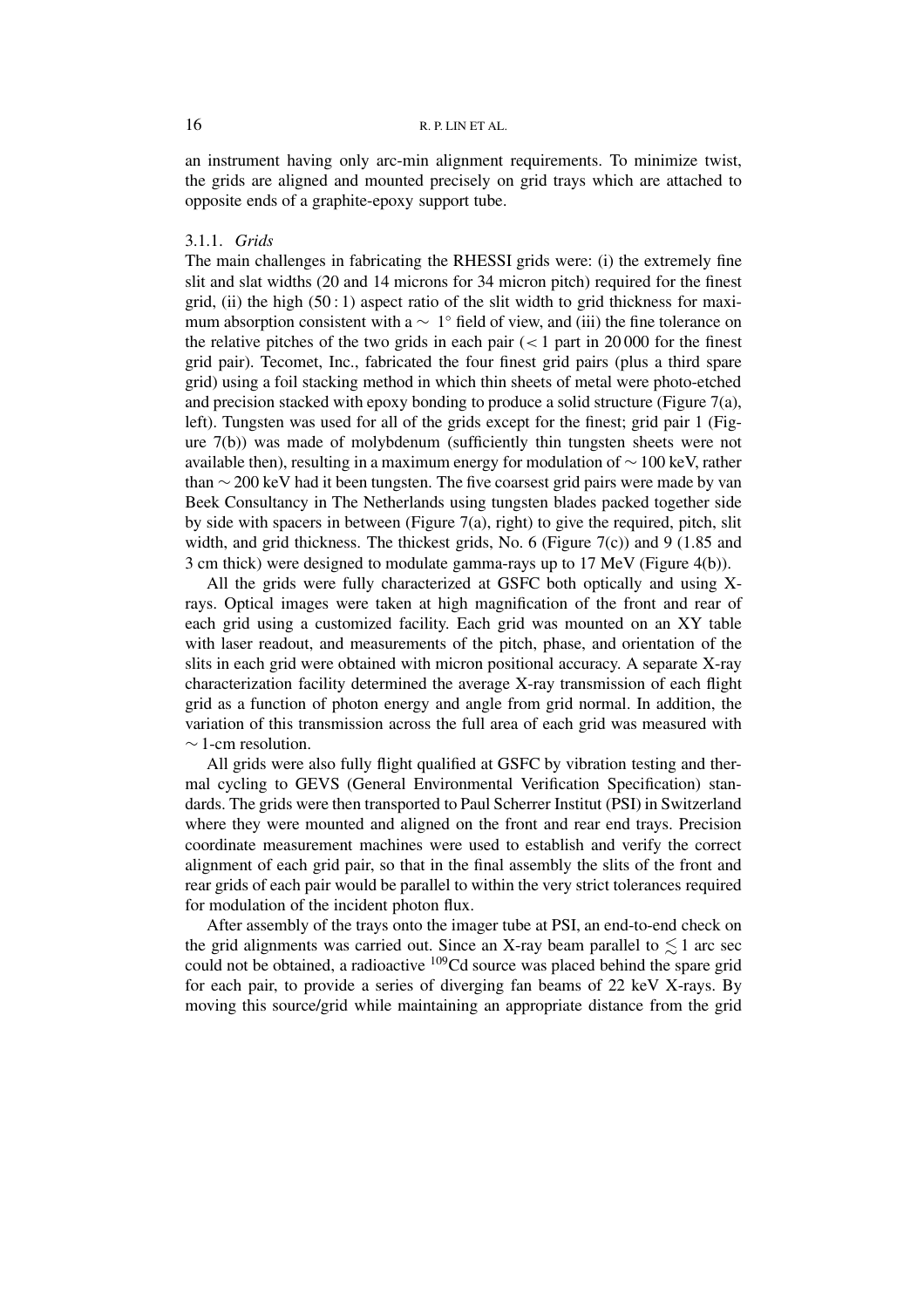

*Figure 7.* [See CD-ROM for color version]. (a) Schematic of the two grid fabrication processes: left, stacking etched foils and epoxying them to obtain the required thickness; middle and right, packing vertical blades with spacers in between. (b) Photograph of a grid No. 1 showing the slits and bridges in the insert. (c) Photograph of flight grid No. 6.

pair, a modulation in transmission would be detected providing that the two grids of that pair were correctly aligned. This test was carried out on all but the two coarsest grid pairs – their alignments could be checked visually.

For long-term monitoring of the grid alignment through all testing and environmental qualification prior to launch, an optical twist monitoring system (TMS) was used repeatedly. This system relied on optical photodiodes mounted behind pinholes in the rims of the rear grids. The light from these photodiodes passed through annuli mounted in the front grids in such a way that the diffracted beams from any one grid pair converged onto a Charge Couple Device (CCD) camera mounted at the appropriate distance in front of the telescope assembly. The positions of the converging beams as determined from the images provided an accurate measure of any change in the relative twist of the front and rear grids of a each pair. In this way, the correct alignment of even the finest grid pair could be verified up to launch. No significant change in alignment was ever measured except after the vibration accident at Jet Propulsion Laboratory (JPL), when the front grid No. 6 was hit and moved on its mount. The complete imaging telescope system was shipped back to PSI, a new mount installed for the front grid 6, and all grid alignments were rechecked and verified, including repeating the TMS check.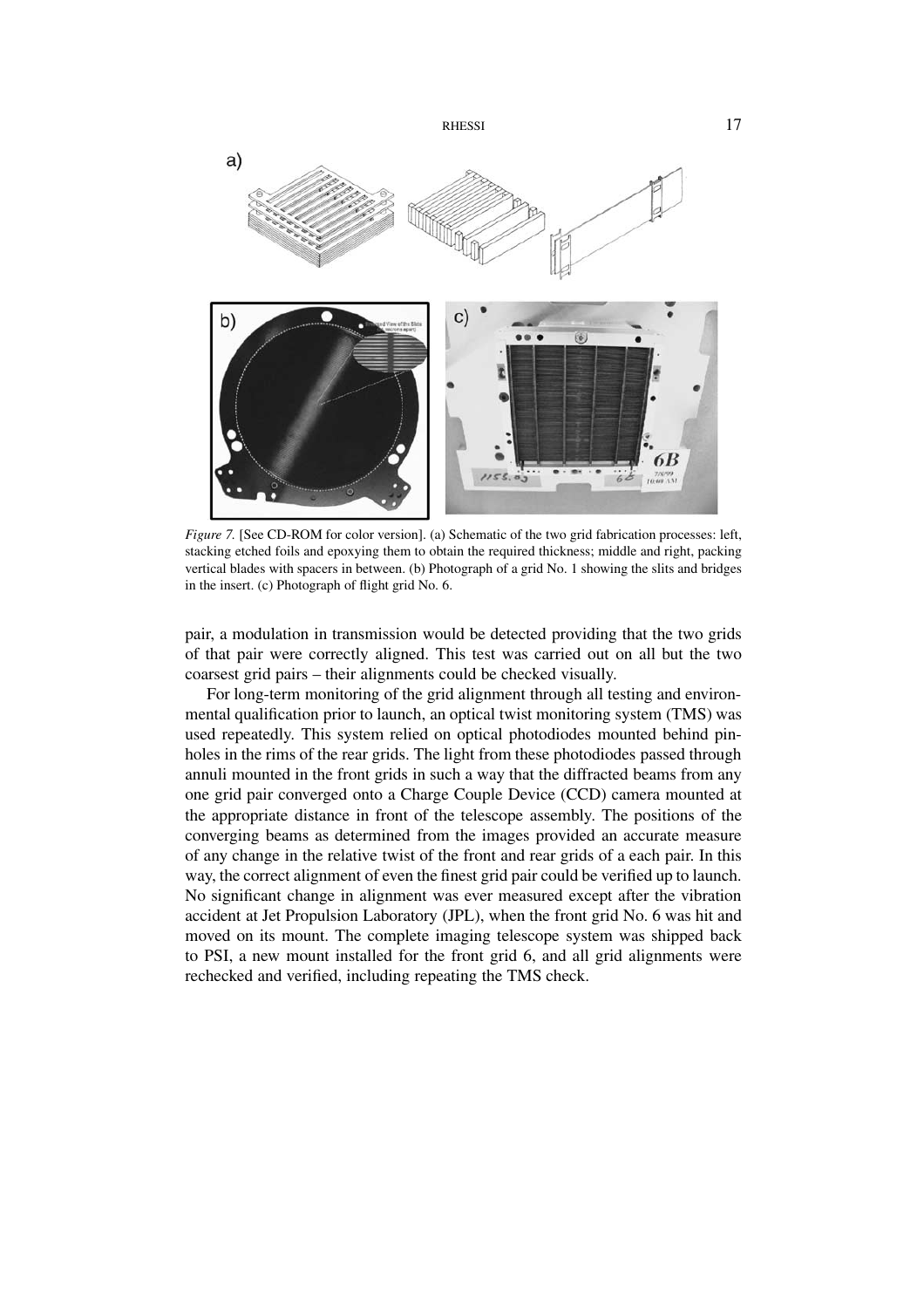## 3.1.2. *Aspect Systems*

The ability to make arc-sec-quality images and accurately co-align the images with other solar observations, depends on knowing the orientation of the collimators with respect to the direction to the Sun at all times. This essential aspect information is obtained with the Solar Aspect System (SAS), which provides pitch and yaw measurements relative to the solar limbs to arcsecond accuracy on time scales of tens of ms, and two redundant Roll Angle Systems – a CCD-based version (CCD RAS) and a photomultiplier-based version (PMT RAS) – that each provide the roll angle to arc min accuracy several times per rotation with respect to the fixed stars. Full details of these systems are given by Zehnder *et al.* (2002) for the SAS and CCD RAS and by Hurford and Curtis (2002) for the PMTRAS.

## 3.1.3. *Solar Aspect System (SAS)*

The Solar Aspect System (SAS) provides (1) high-resolution, high-bandwidth aspect information for image reconstruction, (2) monitoring of the relative twist of the two grid trays, and (3) full-Sun white-light images, on occasion, for coalignment with ground-based images. It consists of three identical lens-filter assemblies mounted on the forward grid tray to form full-Sun images on three  $2048 \times 13$ -*µm* linear diode arrays mounted on the rear grid tray. Simultaneous exposures of three chords of the focused solar images are made every 10 ms by each of the arrays. A digital threshold algorithm is used to select four (or more, commandable) pixels that span each solar limb for inclusion in the telemetry. These digitized pixel outputs allow six precise locations of the solar limb to be obtained on the ground by interpolation, thus providing knowledge of Sun center in pitch and yaw to 1.5 arc sec per readout  $(3 \sigma)$ .

## 3.1.4. *Roll Angle System (RAS)*

For image reconstruction on the ground (no impact on real-time spacecraft operations), knowledge of relative roll is required at all times to 3 arc min  $(3 \sigma)$ . Since all sources of torque on the spacecraft are weak, the required information can be obtained with a star scanner that samples the roll orientation at least once per rotation. Interpolation between measurements allows the roll orientation to be determined at intermediate times with the required accuracy. The CCD RAS consists of a CCD array and electronics behind an *f* /1.0, 50-mm lens. A sunshade limits the field of view so that a 30◦ band is swept out across the sky at 15◦ to orthogonal to the spin axis. As the spacecraft rotates, each detected star generates a brief spike in the output of one or two pixels, whose timing defines the roll orientation. For  $+2$ magnitude stars, the detection signal-to-noise is 15 : 1. Allowing for Earth occultation and the recovery time from anticipated earthshine saturation, at least one (and typically seven) such star(s) will be detected each rotation throughout the mission. Measurements of only one star, averaged over a minute, allow the roll angle to be determined to 2.7 arc min  $(3 \sigma)$ .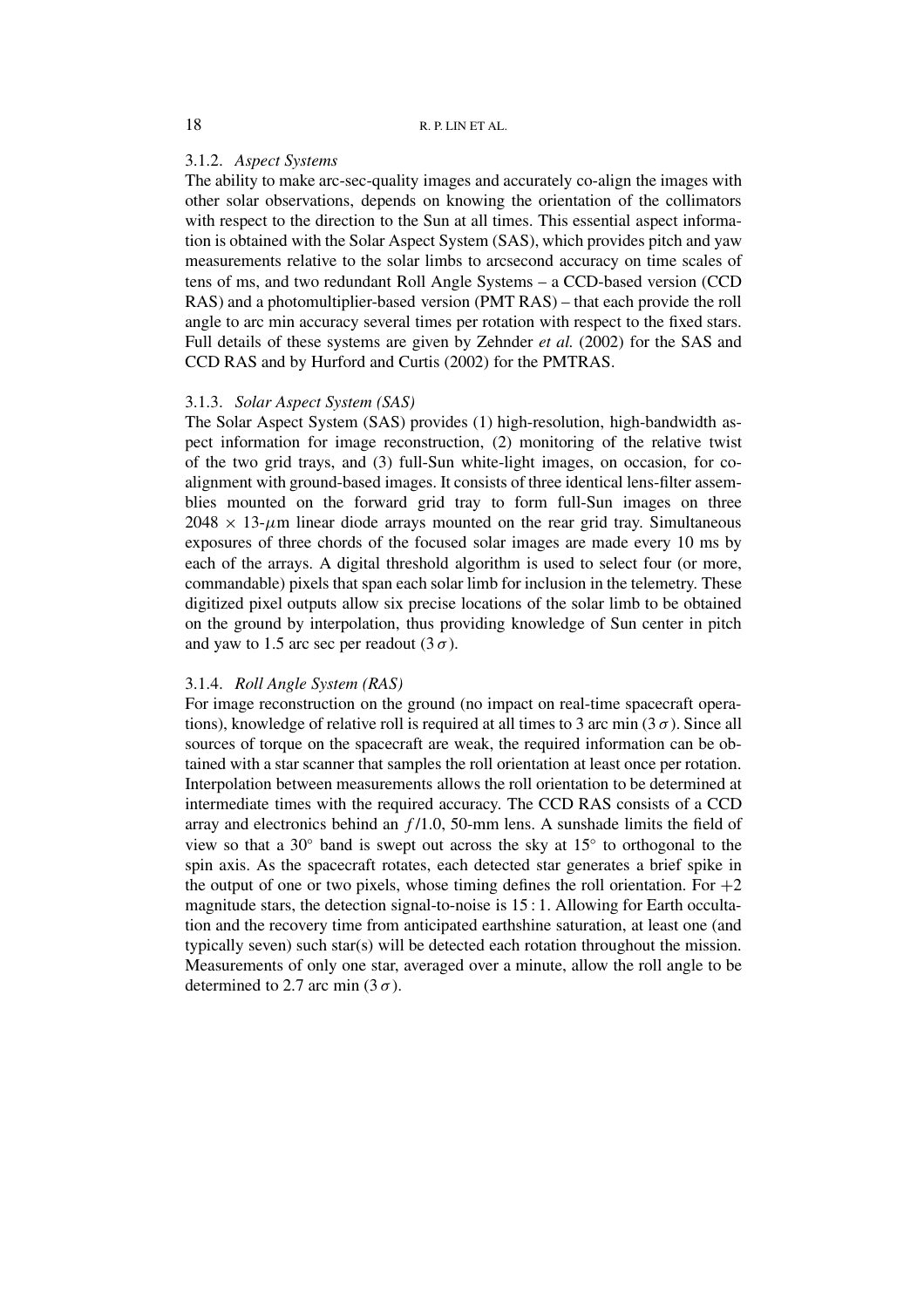

*Figure 8.* [See CD-ROM for color version]. A cutaway of the Spectrometer, showing the location of the germanium detectors under each grid (by number). The Sunpower Stirling-cycle mechanical cooler is below the cold plate holding the detectors. The thermal radiator faces anti-sunward to reject the heat of the cryocooler. The attenuators are automatically moved in when the counting rate exceeds thresholds (commandable from the ground).

The Aspect Data Processor (ADP) receives the data from the SAS and RAS, performs on-line processing. The PMTRAS, consisting of a photomultiplier (PMT) behind a slit to scan for bright stars, was included for redundancy.

## 3.2. SPECTROMETER

Figure 8 shows a cutaway of the Spectrometer, described in detail in Smith *et al.* (2002). The RHESSI germanium detector (GeD) design provides energy coverage from 3 keV to 17 MeV with a single mechanically robust detector. The largest, readily available, hyperpure (n-type) coaxial germanium material (7.1-cm diam  $\times$ 8.5-cm long) was used. The inner electrode is segmented into two contacts that collect charge from two electrically independent detector segments, to provide the equivalent of a ∼1.5-cm thick planar GeD in front of a  $\sim$  7 cm thick coaxial GeD. The top and curved outer surfaces are implanted with a thin (0.3 micron) boron layer to provide a surface transparent down to 3 keV X-rays. With advanced Field Effect Transistors (FETs) and state-of-the-art electronics, the front segments achieve a 3-keV energy threshold.

The front segment thickness is chosen to stop photons up to  $\sim$  250 keV (Figure 4(c)), where photoelectric absorption dominates, while minimizing the active volume for background. Front-incident photons that Compton-scatter, and back-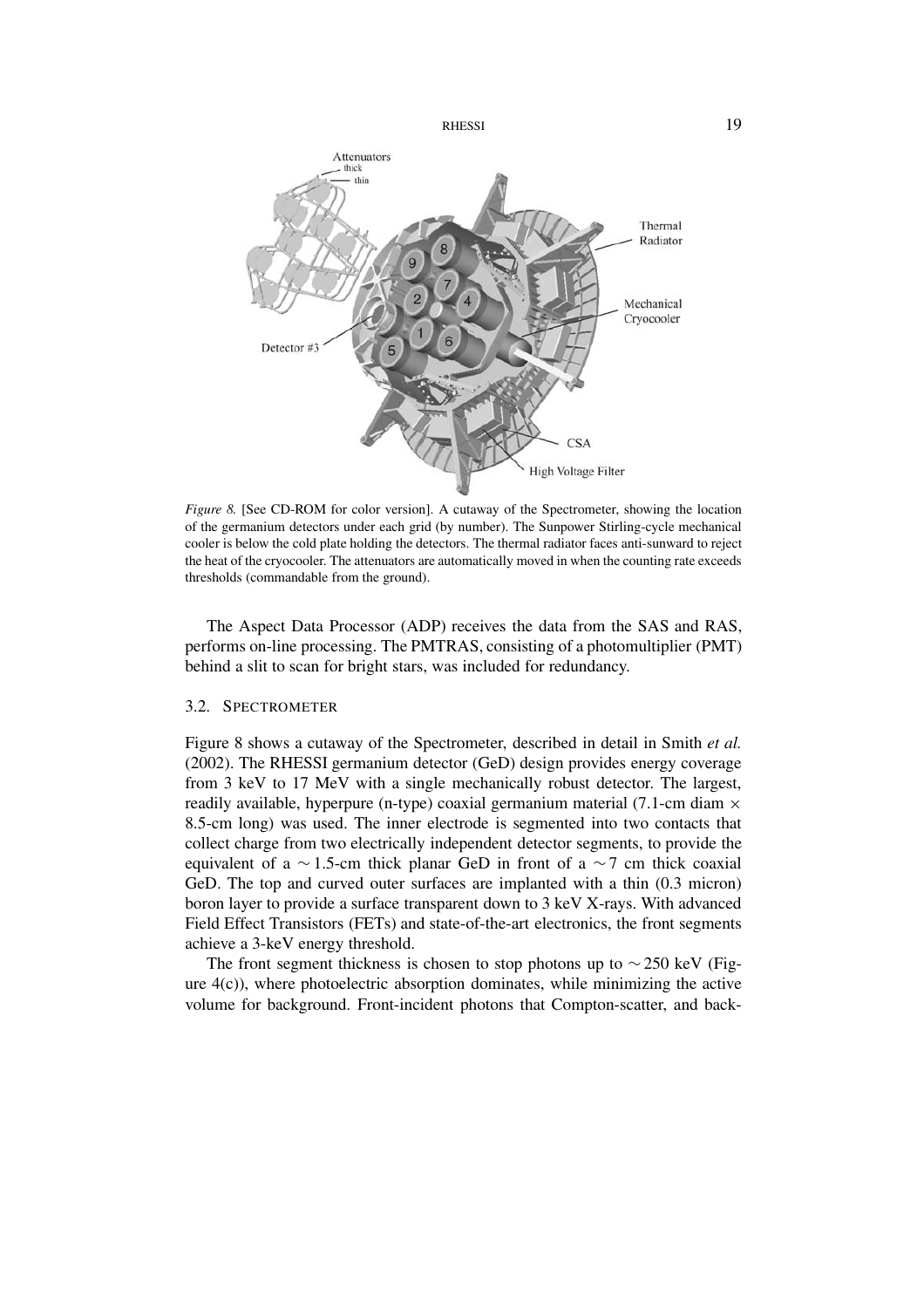ground photons or particles entering from the rear, are rejected by anticoincidence with the rear segment; a passive, graded-Z (Pb, Cu, Sn) ring around the front segment absorbs hard X-rays incident from the side, to provide the low background of a phoswich-type scintillation detector. Photons with energies from ∼ 250 keV to 17 MeV, including all nuclear gamma-ray lines, stop primarily in the thick rear segment alone, with smaller fractions stopping in the front segment, depositing energy in both the front and rear segments, or in two or more GeDs. All these modes contribute to the total photopeak efficiency (Figure 4(c)).

The intense hard X-ray fluxes that usually accompany large gamma-ray line flares are absorbed by the front segment, so the rear segment will always count at moderate rates. This is essential for gamma-ray line measurements where optimal spectral resolution and low dead time are desired. To accommodate the large dynamic range ( $\sim 10^7$ ) in soft X-ray flux from microflares to very large flares, two sets of aluminum disk attenuators (also called shutters) can be moved in front of the GeDs to absorb low energy (see Figure  $4(c)$ ) photons. These attenuators are inserted automatically by heating temperature-sensitive Shape Memory Alloy (SMA) actuators when the count rate increases above pre-set values. The attenuation stays in for a fixed duration currently ( $\sim$  5 min), but programmable and then are removed. The cycle repeats as long as the rates stay high.

The GeDs in their modules are mounted on an aluminum cold plate suspended on fiberglass straps to reduce thermal conduction. This is surrounded by multilayer radiation shields and enclosed in an evacuated cryostat. The cryostat's curved sidewall is ribbed thin-wall aluminum near the GeDs to provide ∼ 20 keV threshold for non-solar X-ray/gamma-rays incident on the side.

The GeDs are cooled on-orbit by a single Sunpower Inc. M77B single-stage, counterbalanced, Stirling-cycle cryocooler. The interface is a flexible aluminum/ sapphire cold finger designed to minimize coupling of microphonics into the GeDs and to allow a structured cooldown to avoid condensation of contaminants onto the GeDs. The cryocooler uses a gas bearing/flexure system to prevent contact between moving parts, and a moving-magnet motor to eliminate flexible motor leads. This cooler provides up to 4 W of cooling at 77 K, at an input power of 100 W. The cryocooler is mounted in an external cavity between the radiator and cryostat to minimize losses in the heat rejection path. The anti-Sun facing heat rejection radiator (76 cm diameter) is thermally coupled to the cryostat housing to provide a large thermal mass. The equilibrium radiator temperature is in the range of  $-15$  °C to  $-30$  °C.

Radiation damage of the GeDs is of concern since RHESSI passes through the South Atlantic Anomaly (SAA) on about 5 orbits a day. Bombardment by high energy SAA protons produces traps in the GeDs which degrade the spectral resolution with time. The Spectrometer is designed with the capability to anneal the GeDs, by heating them up to  $\sim 100$  °C, to recover the resolution. This is not expected to be needed within the nominal two-year mission lifetime.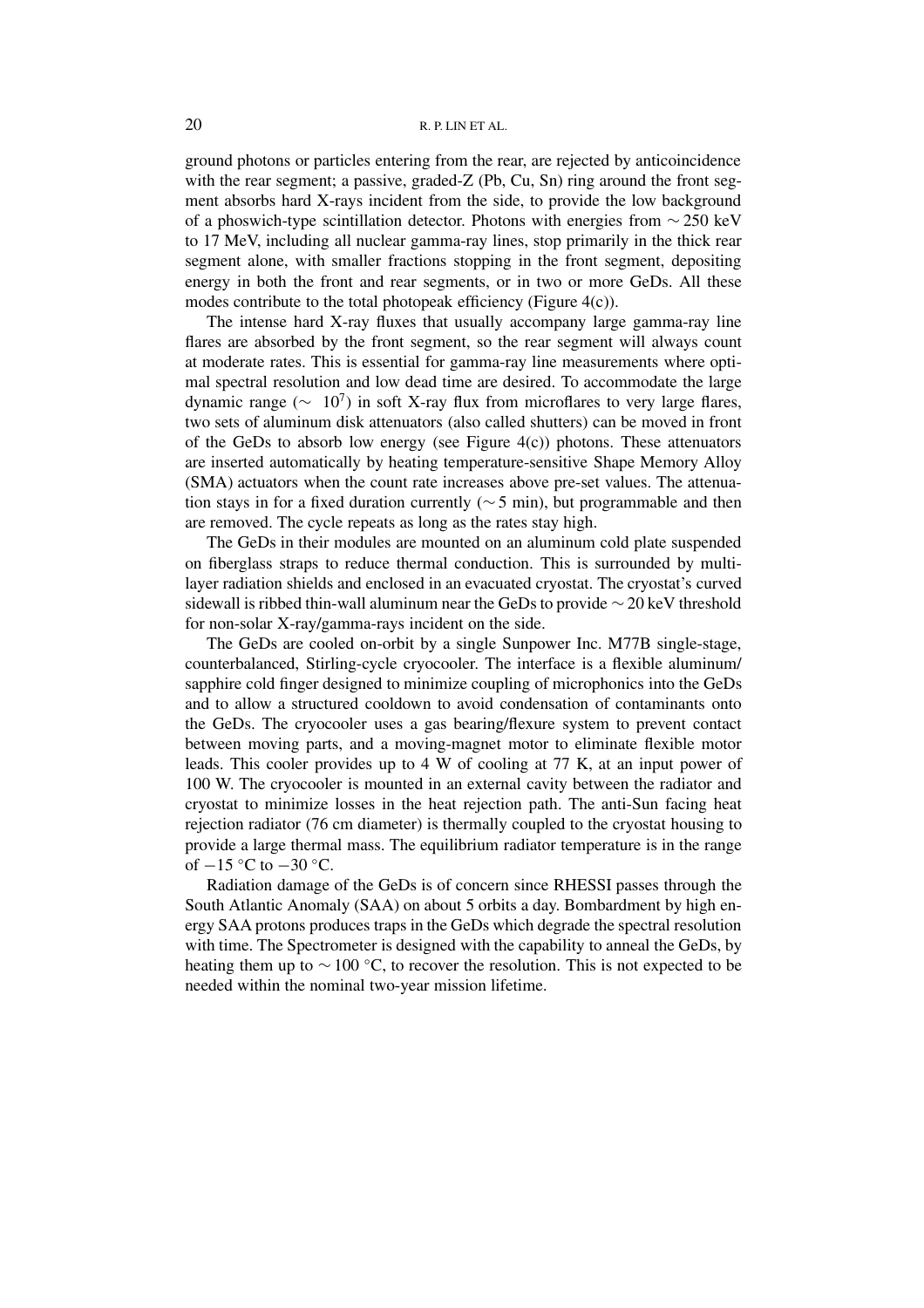

*Figure 9.* Block diagram for the RHESSI spacecraft bus (*left*) and the instrument (*right*).

### 3.3. INSTRUMENT ELECTRONICS

Each GeD is biased at between 4 and 5 kV by a separate adjustable high-voltage power supply. Photons interacting in a GeD generate charge pulses, which are collected and amplified by a transistor-reset Charge Sensitive Amplifier (CSA) with an advanced 4-terminal type FET to provide the best resolution and high-count rate performance. The CSAs and the high voltage filters are mounted directly to the Spectrometer (Figure 8).

The Instrument Data Processing Unit, described by Curtis *et al.* (2002) (see Figures 9 and 10) contains all the remaining Spectrometer electronics. The signals from the CSAs are shaped, amplified, processed, and digitized by nine identical Detector Interface Boards (DIBs), one for each GeD. The DIBs feature (1) quasitrapezoidal shaping to compensate for ballistic deficit effects of the charge collection in these large GeDs, (2) dual fast/slow signal processing chains for pulsepileup rejection, and (3) ultrahigh rate counting in broad energy bands with the fast chain with live time measurements every 0.5 ms to preserve the imaging capability.

The GeD front segment energy range is ∼ 3 keV up to ∼ 2.7 MeV in 8192 channels with  $\sim$  0.33 keV ch<sup>-1</sup>. The rear segments cover from  $\sim$  20 keV to  $\sim$  2.7 MeV and have an additional low-gain slow amplifier to cover from  $\sim$  2.7 MeV up to  $\sim$  17 MeV (2.7 keV ch<sup>-1</sup>). For each detected photon, 14 bits of energy information and the time of arrival to 1 microsecond are encoded together with detector identification and live time into a 24-bit event word. Normally every photon is stored in the spacecraft mass memory and then telemetered to the ground.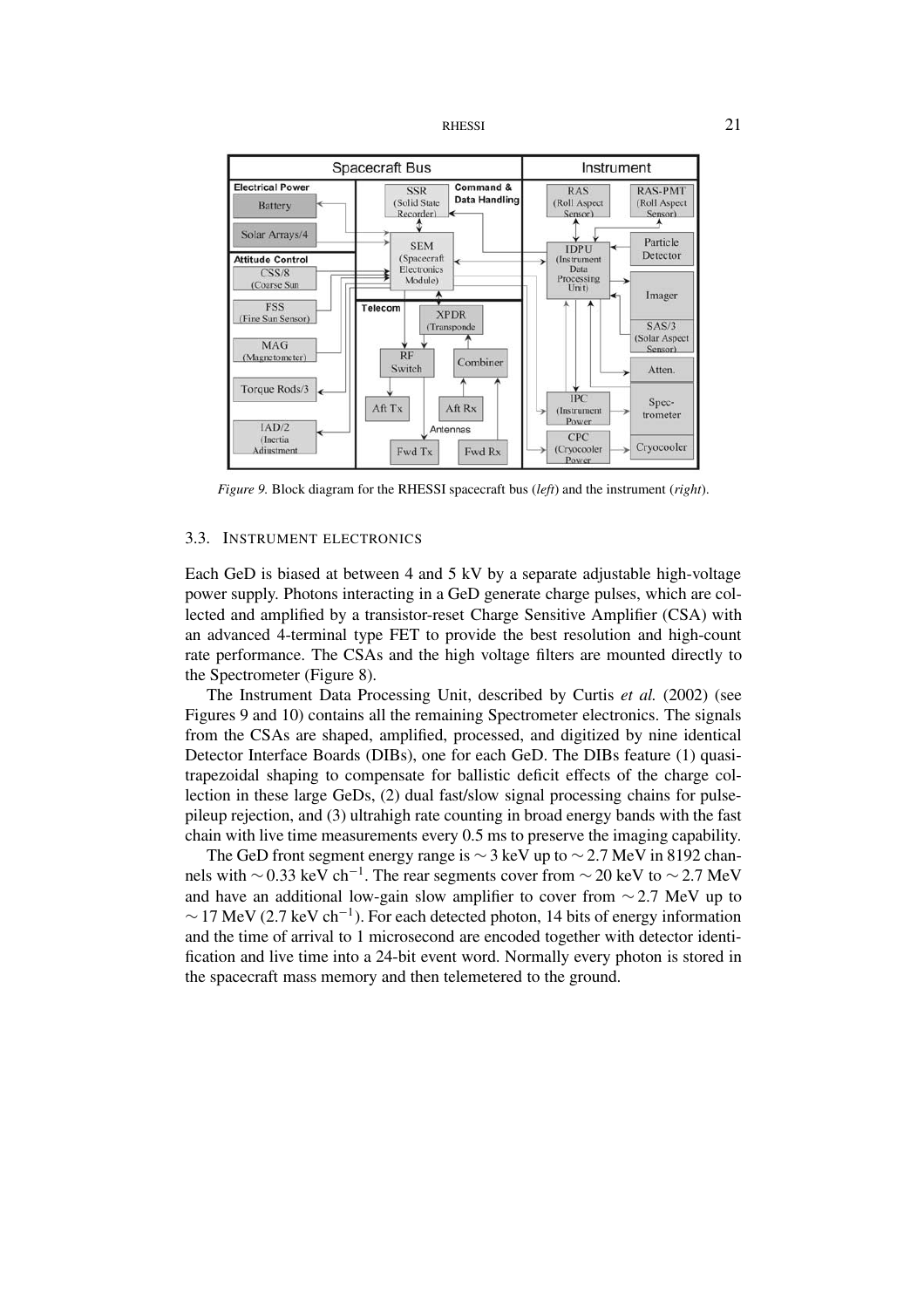

*Figure 10.* [See CD-ROM for color version]. Schematic showing the location of instrument and spacecraft components on the RHESSI spacecraft. The acronyms in the top view are: Fine Sun Sensor (FSS), Solid State Recorder (SSR), Cryocooler Power Converter (CPC), Instrument Power Converter (IPC), Instrument Data Processing Unit (IDPU); in the bottom view, Roll Angle System (RAS), Photomultiplier Roll Angle System (PMT RAS), Inertial Adjustment Device (IAD), Spacecraft Electronics Module (SEM).

A 300-micron thick, 1 cm<sup>2</sup> area, passivated-ion-implanted (PIP) silicon detector with a CSA/amp/discriminator electronics, similar to those flown on the Wind 3D Plasma and Energetic Particle instrument (Lin *et al.*, 1995), monitors energetic particle fluxes. The IDPU low voltage power converter provides the 100-V bias supply for the particle detector. Two discriminator levels provide measurements of energetic ( $\gtrsim 1$  MeV) electron and ( $\gtrsim 10$  MeV proton fluxes.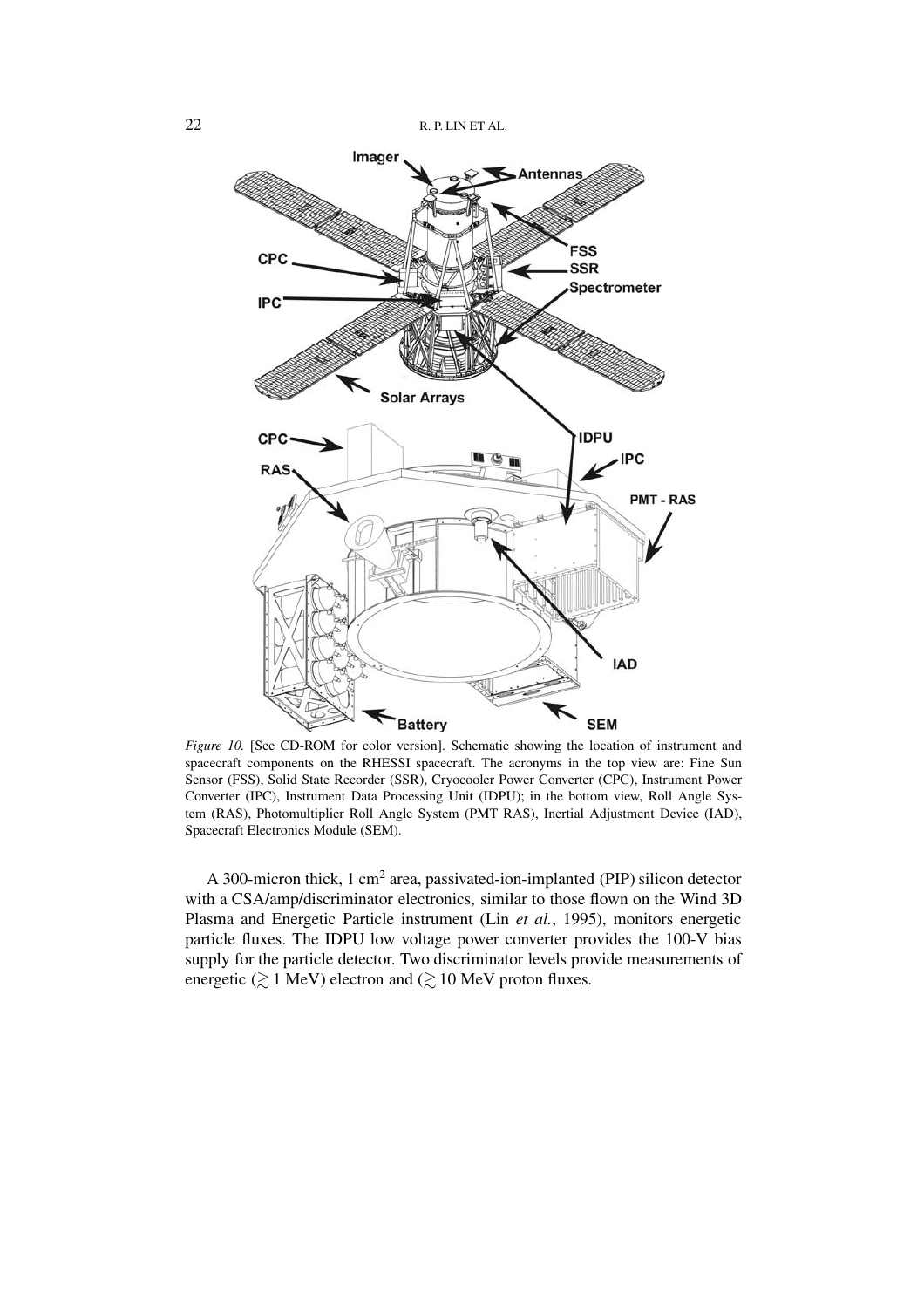The Controller card collects and formats data from the DIBs and the particle detector, and passes the formatted data to the spacecraft over a high speed (*>*20 Mbps) bus. A microprocessor on the Controller card controls the IDPU, including the cooler and shutters, and interfaces to the spacecraft over a low speed serial interface for receipt of ground commands and exchange of housekeeping and status information.

A space-qualified power converter (CPC) consisting of two amplifiers was developed for the cryocooler. A pulse-width-modulated amplifier amplifies a temperature dependent IDPU-provided sine wave at 59.6 Hz to drive up to 100 watts peak into the voice-coil-like cryocooler load of  $\sim$  1.2 Ω. The second amplifier, driven from an IDPU-provided phase-shifted temperature-dependent sine wave at the same frequency, powers the cryocooler counterbalancer to minimize microphonics.

An Instrument Power Controller (IPC) contains the low and high voltage converters for the instrument. The CPC and IPC are housed in physically separate boxes from the rest of the IDPU (Figure 10).

### **4. Spacecraft**

### 4.1. STRUCTURE AND MECHANISMS

The RHESSI spacecraft bus (Figure 10) was designed and manufactured by Spectrum Astro, Inc. of Gilbert, AZ. The primary structure supports all spacecraft components during the launch environment and maintains the relative alignment of the Imager and the Spectrometer. Most of the spacecraft components are located on an octagonal aluminum honeycomb equipment deck that is mounted to the spacecraft aft ring. The Imager tube is supported around its center of gravity by three flexure mounts to a machined aluminum imager support ring mounted on the forward side of the equipment deck. The Spectrometer is attached to the spacecraft aft ring with its large thermal radiator flush with the launch vehicle separation plane for an unobstructed field of view.

The solar array consists of four identical wings, each with two panels connected by a hinge, located symmetrically around the equipment deck. A metal tip-mass at the end of each wing increases the deployed spin-axis moment of inertia for spinning stability. To align the spin axis closer to the imager boresight on orbit, the spacecraft spin balance can be fine-tuned with two controllable Inertia Adjustment Devices (IADs) – motorized linear drive screws that move two of the solar array wings. The mid-wing and root hinges of each solar array wing use steel tapemeasure material to provide both the deployment force and a rigid latch in the deployed state. Shape Memory Alloy (SMA) actuated release devices preload the array panels against snubbers in the stowed configuration. These actuators stretch to snap the titanium tiedown bolts to release the wings. The solar cells are exposed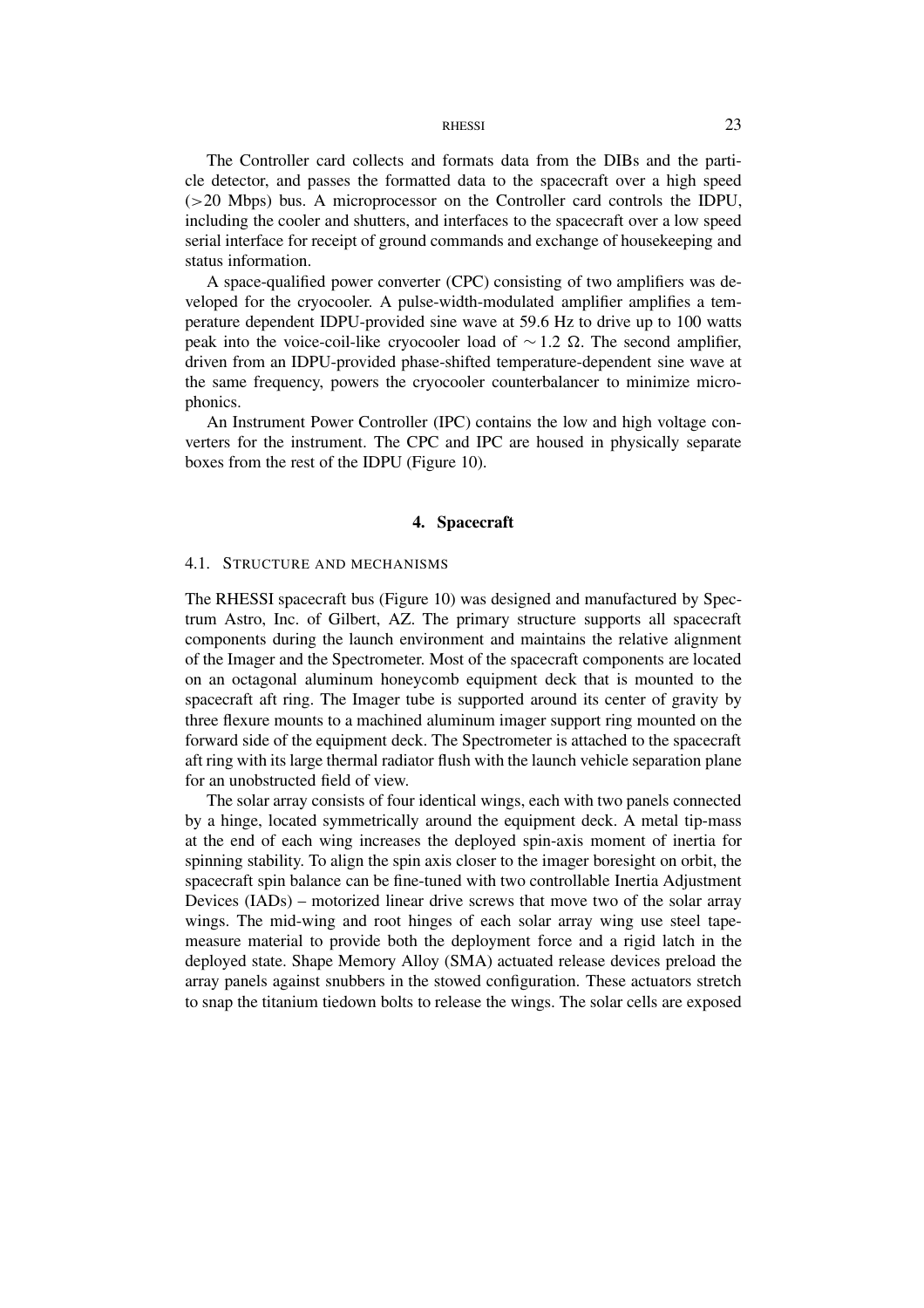on the outboard panel so that some power is generated even before the panels are deployed.

### 4.2. ATTITUDE CONTROL

The Attitude Control Subsystem (ACS) enables RHESSI to follow the Sun over time autonomously with a  $3\sigma$  pointing accuracy of 0.14 $\degree$  (8.4 arc min). The primary attitude sensor is an Adcole Inc. fine Sun sensor (FSS) with a  $\pm 32^{\circ}$  field of view and 0*.*005◦ resolution, that is mounted to the front of the imager tube. The pointing error measured by the FSS, together with local magnetic field measurements made by the spacecraft magnetometer, are inputs to the ACS control algorithms in the flight software. This runs on the RAD6000 flight processor in the Command and Data Handling (C&DH) subsystem to drive three orthogonallymounted Ithaco Inc. 60 Ampère-meter<sup>2</sup> Electromagnetic Torque Rods to maintain the spacecraft attitude. Finally, a set of eight coarse sun sensor cells (two mounted on each solar array wing) allow the ACS subsystem to acquire the Sun from any initial attitude after separation from the launch vehicle.

The ACS flight software provides an Acquisition mode which damps rates after launch vehicle separation, a Precession mode which orients the spin axis toward the sun from any starting attitude, a Spin Control mode which adjusts the vehicle spin rate to a commandable value, and a Normal mode which is used during most mission operations to keep the spin axis pointed at the Sun. The ACS also has an Idle mode which does not actively control the vehicle attitude. Because RHESSI is designed to be a stable spinner, the idle mode provides a safe mode that is entered in the event of an anomaly. The ACS flight software is auto-coded using MatrixX software and integrated with the remainder of the flight software.

## 4.3. COMMAND AND DATA HANDLING

The Spacecraft Electronics Module (SEM, Figure 10) houses the Charge Control Board (CCB), the Power Control Board (PCB), and the Auxiliary Driver Board (ADB) for the Electrical Power Subsystem (EPS); and Communications Interface Board (CIB), the Payload and Attitude Control Interface (PACI) board, and the flight computer (CPU) board of the Command and Data Handling (C&DH) subsystem. A separate Solid State Recorder (SSR, Figure 10), built by SEAKR Engineering, provides 4 gigabytes of solid-state memory for science data storage.

The Instrument Data Processing Unit provides formatted telemetry packets of science data directly to the SSR recording high-speed parallel interface. Science data are played back from the SSR for downlink via a high-speed parallel interface with the CIB, the command and telemetry interface for the SEM to the RF transponder. The CIB is powered from the essential bus and is operational at all times. It provides command decoding capability for critical functions including the reset and power control of the flight computer, control of the telemetry transmitter, and adjustment of the battery charge control parameters. This hardware command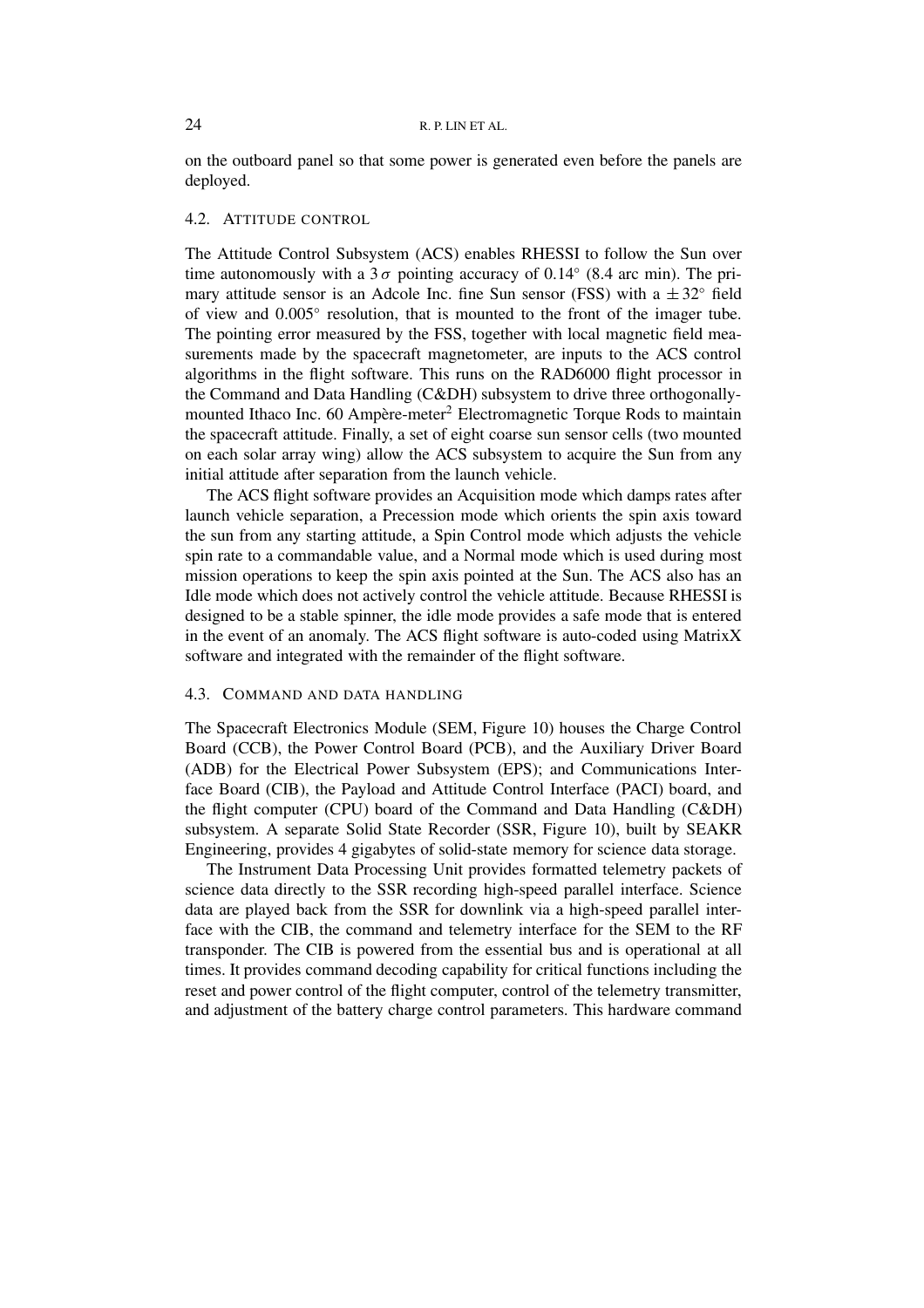decoding capability of the CIB provides an operational backup for faults which result in the shutdown of CPU or software.

The Payload and Attitude Control Interface (PACI) board is responsible for telemetry encoding and data acquisition. It digitally encodes analog voltage, current and temperature data, and formats telemetry frames for downlink and on-board storage. It provides serial communications interfaces for control and monitoring of the SSR and the IDPU. The PACI board is powered by the essential power bus and is always producing hardware state of health telemetry packets; whenever the transmitter is powered on these packets are transmitted to the ground. This feature along with the CIB hardware command decoding, allows problems to be diagnosed and fixed from the ground, even without the CPU or software running.

The CPU board is a radiation-hardened RAD6000 processor made by BAE Systems. It contains 128 MB of DRAM for data memory storage and cache memory storage, and 3 MB of EEPROM for code memory storage. The CPU board controls the operation of all of the other boards in the SEM. The SEM also houses DC/DC power converters and an oven-controlled crystal oscillator (OCXO). The essential bus +28V power provided by the power subsystem is used to generate secondary  $+5V$ , and  $\pm 15V$  services which power the SEM boards. The OCXO provides a stable clock signal at a frequency of  $2^{22}$  Hz, which is divided by the CIB to produce clock signals at 1 Hz and  $2^{20}$  Hz (approximately 1 MHz). These signals are distributed to the CIB, the PACI, and the IDPU, where they are used to time-stamp data acquisition and frame transmission times.

## 4.4. FLIGHT SOFTWARE

The Flight Software is hosted on the CPU board. All software tasks execute under a VxWorks<sup>®</sup> Real Time Operating System, which handles software initialization and scheduling on a priority basis. Most tasks are scheduled to execute in one of three hardware generated cycle rates, the fastest of which is 8 Hz. ACS tasks are generally synchronous, while some C&DH tasks are triggered asynchronously by events. C&DH tasking performs all non-ACS spacecraft and payload functions including clock and schedule management, commanding validation and execution, telemetry collection/formatting, ground communication, power control, payload interfacing as required, and fault management.

## 4.5. ELECTRICAL POWER SUBSYSTEM (EPS)

The Electrical Power Subsystem (EPS) utilizes four triple-junction gallium arsenide (GaAs) solar array wings, each producing 133.5 W for a total of 534 W at 3 years end-of-life. Energy for eclipse operations is stored in a 15 Ampère-hour battery comprised of eleven common pressure vessels, each containing two nickelhydrogen cells. The battery can operate at 50% depth-of-discharge for the full three year design life, and provide up to 280 W during the nominal 35-min eclipse duration. The Charge Control Board(CCB) uses a direct energy transfer system and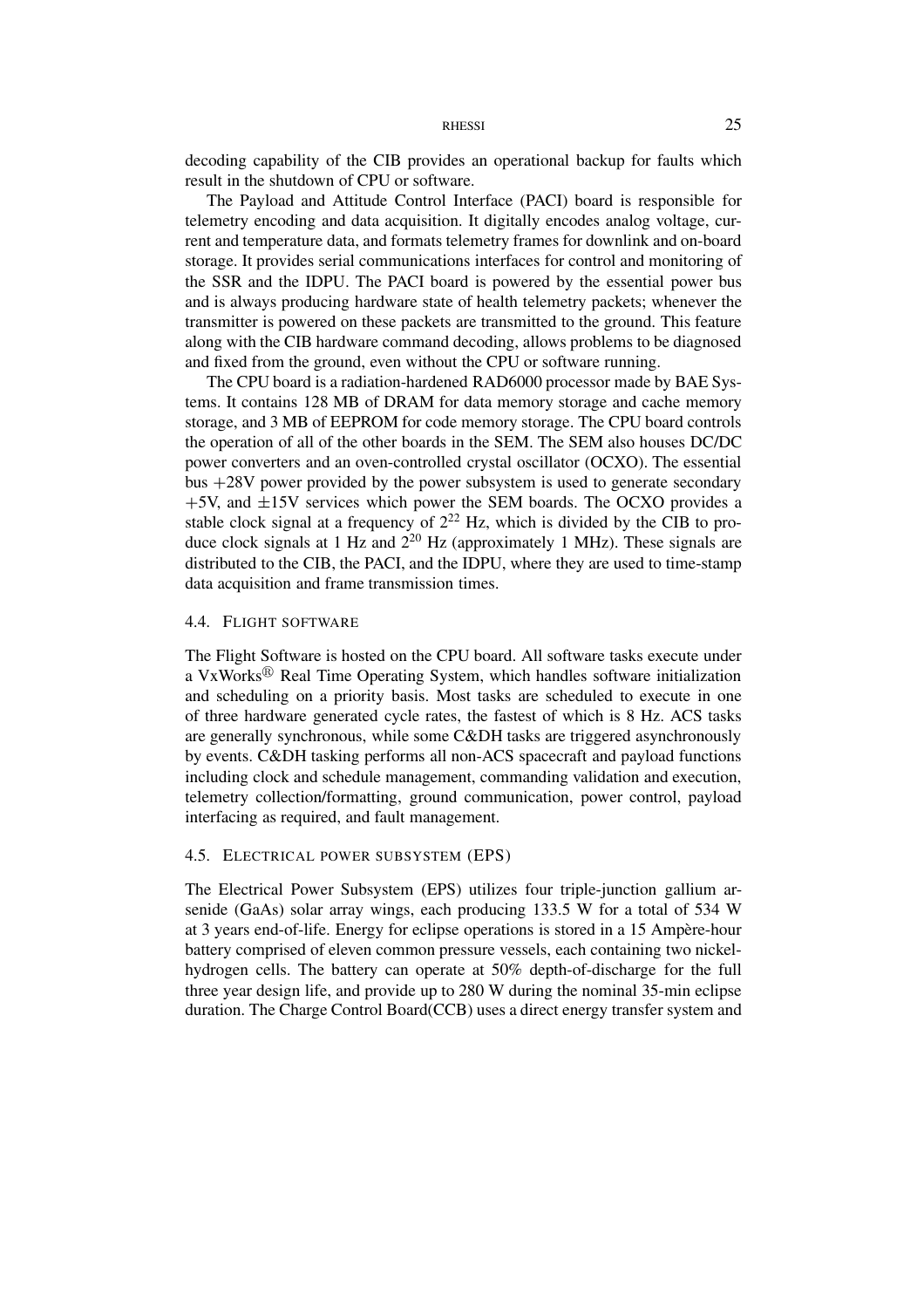is better than 95% efficient. The amount of current produced by the solar array is controlled by pulse-width modulating FET switches between the eight solar cell circuits and the power bus. Unused solar array power is dissipated in the solar array, not in the spacecraft. The CCB uses a temperature-compensated battery voltage algorithm to set the battery charge current. The PCB distributes power to the spacecraft components and provides switched power to those components requiring unregulated power at 28+7/−4 V. It also provides current sensors for telemetry monitoring and over-current protection for the power bus and under-voltage load shedding. The Auxiliary Driver Board (ADB) provides drive signals for the Inertia Adjustment Devices and the electromagnetic torque rods, and controls the solar array wing deployments

### 4.6. TELECOMMUNICATIONS

The Telecommunications subsystem provides S-band Radio Frequency (RF) links for telemetry and command. It includes an S-band transponder made by Cincinnati Electronics, an RF combiner, an RF switch, and four patch antennas located at the forward (Figure 10) and aft sections of the spacecraft which are combined and provide nearly  $4\pi$  steradian uplink coverage. The system is capable of full duplex operation. Baseband data format is NRZM to eliminate phase ambiguities that can occur in the uplink and downlink receivers. Two kbps command data is BPSK modulated onto a 16 kHz sub-carrier on the main 2040 MHz carrier frequency. The downlink data rate is nominally 4.0 Mbps, and the frequency is 2215 MHz.

The receiver is 'hardwired' to the essential power bus and can never be switched off. The RF path to the receiver contains no switches in order to eliminate risk associated with failures. The transmitter is placed into standby mode or powered off between downlink activities through time tagged commands. The downlink signal is switched to either the forward or aft antenna to avoid interference. The ground provides time-tagged commands to select the best antenna based on the known sun-pointed vehicle attitude and the look-angle to the ground station. Link acquisition begins by transmission of a beacon with data transitions. Following downlink signal acquisition, the ground station transmits the uplink signal. The spacecraft is then commanded to transmit scientific data as well as normal state of health telemetry.

## 4.7. THERMAL CONTROL

The thermal control system for the spacecraft bus is a simple, cold-biased design using flight proven technologies. The thermal radiator surfaces are covered with 10 mil silver-coated teflon, and Multi-Layer Insulation blankets have a 2 mil, Indium Tin Oxide coated/reinforced second surface/kapton outboard layer, 0.25 mil aluminized Mylar inner layers with Dacron mesh separators. Active thermal components include kapton etched foil strip heaters controlled by bimetallic thermostats.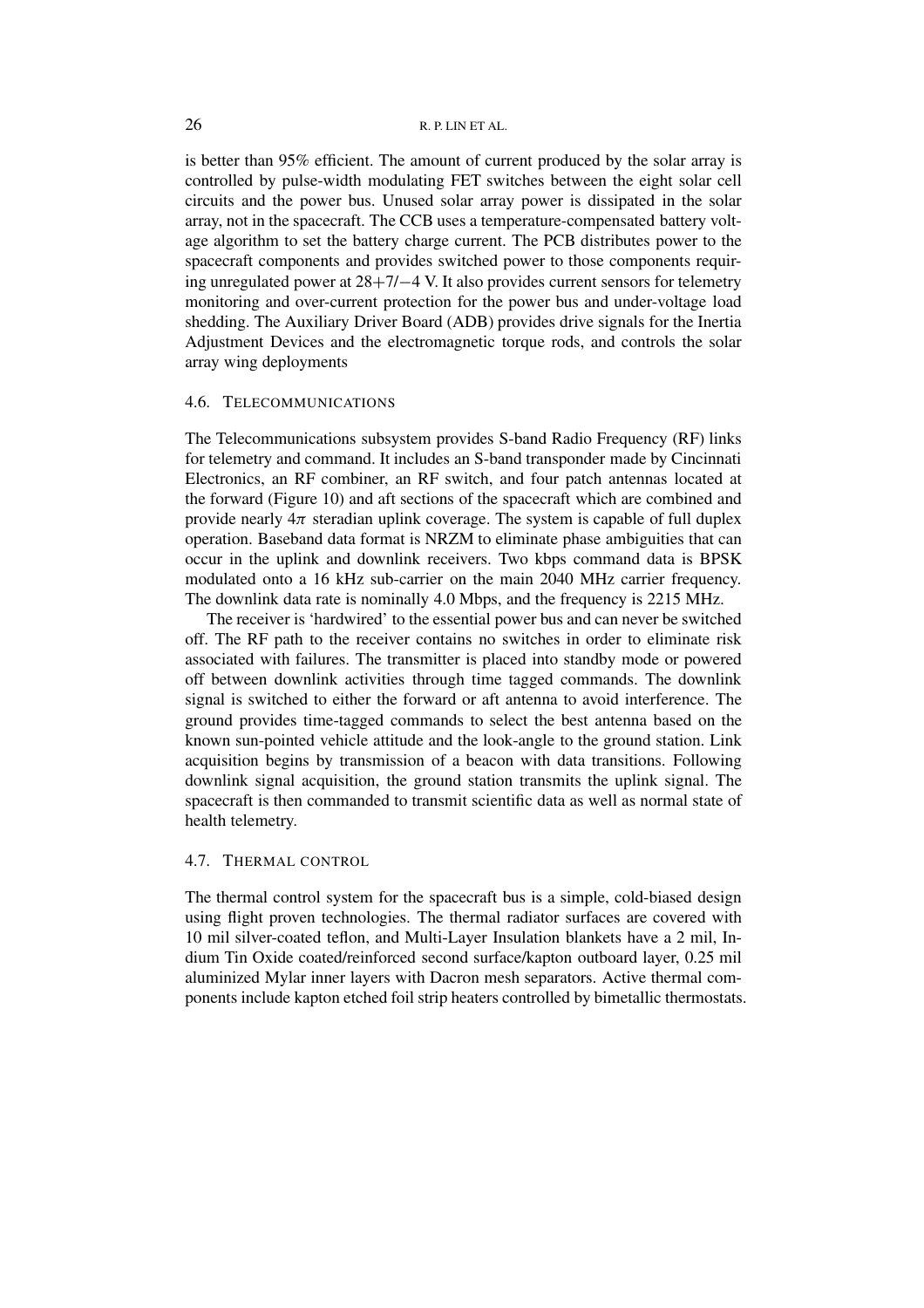

*Figure 11.* RHESSI ground data system.

The thermal performance in orbit matches the analytical predictions very well, with all components well within their design temperature ranges.

### **5. Mission Operations and Ground Data Systems**

A schematic of the RHESSI Ground Data System (GDS) is shown in Figure 11. RHESSI is operated from the highly integrated and automated Mission Operations Center (MOC) located at Space Sciences Laboratory of the University of California at Berkeley. The MOC also supports the Fast Auroral Snapshot Explorer (FAST). Co-located with the multi-mission MOC are the RHESSI and FAST Science Operations Center (SOC) and the Berkeley Ground Station (BGS), the primary ground station to support RHESSI on-orbit.

## 5.1. MISSION OPERATIONS SYSTEMS

RHESSI is operated in store-and-dump mode. The spacecraft transmitter is turned on and off by time sequence commands stored on-board. These commands and many others related to configuring instruments for various phases of the orbit are part of an Absolute Time Sequence (ATS) load generated with the Mission Planning System (MPS). Command loads are uploaded to the spacecraft every two days and cover 4–5 days in advance.

The spacecraft command and control system for RHESSI is the Integrated Test and Operations System (ITOS). Since ITOS was also used during mission integration and testing, members of the Berkeley Flight Operations Team were trained early on operating the spacecraft. This approach allowed for a smooth transition from spacecraft integration and testing to normal on-orbit operations.

Flight dynamics and mission planning products are generated by the Berkeley Flight Dynamics System, which is based on the SatTrack Suite V4.4. SatTrack also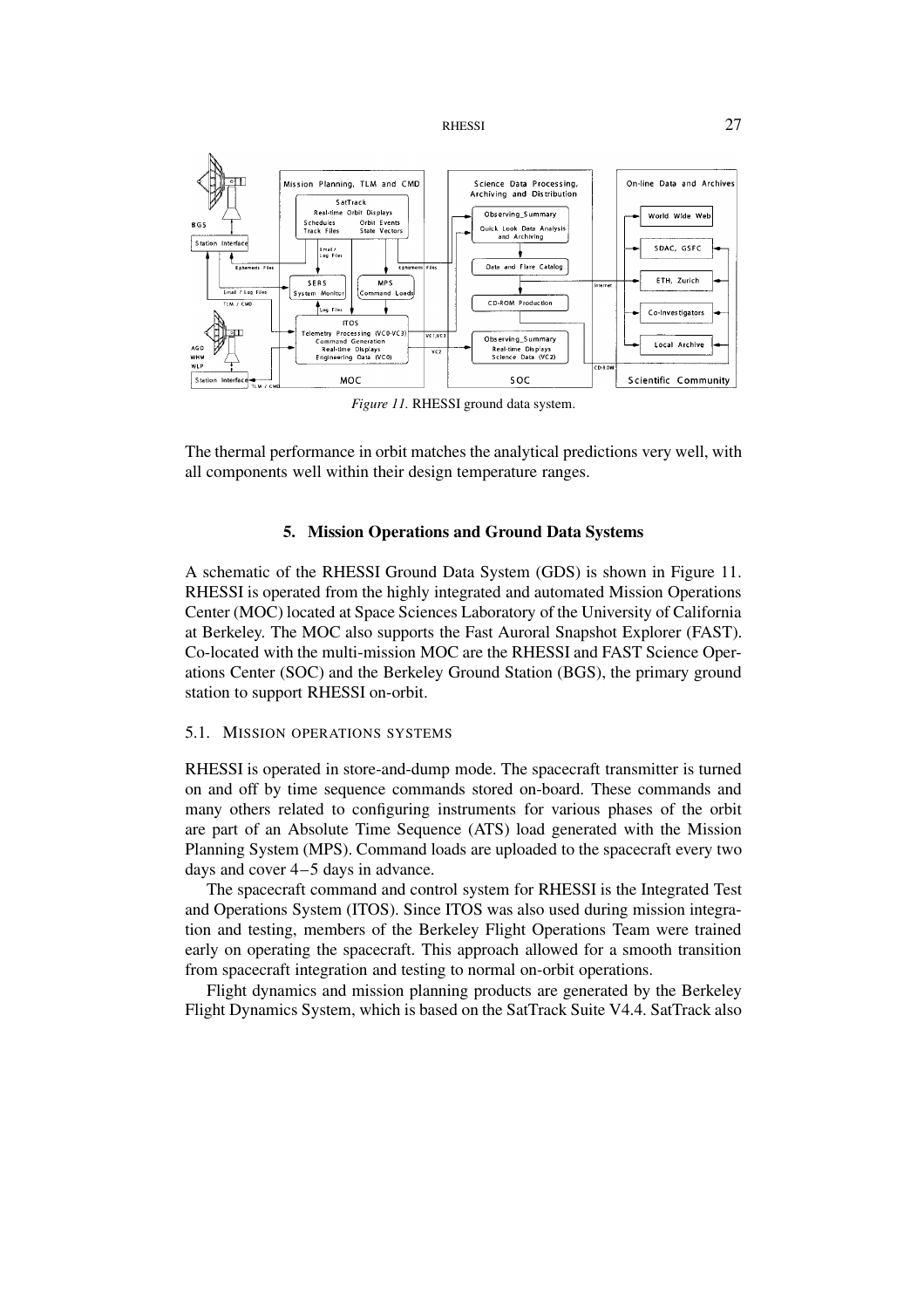has heritage with various NASA missions and is used to generate all flight dynamics products such as ground station view periods, link access periods, terminator, high-latitude region, and South Atlantic Anomaly (SAA) crossings, and other orbit events needed as input to MPS. Other tools in the SatTrack Suite are employed to distribute real-time event messages to various ground data system elements such as ITOS and the BGS in an autonomous client/server network environment. SatTrack also provides a multitude of related automation functions as well as 2-D and 3-D real-time orbit displays.

All RHESSI space and ground systems are tied into the Spacecraft Emergency Response System (SERS), which is a data base system that regularly parses through log files and automatically checks for yellow or red limit violations. It also acts on warning and error messages received from various GDS subsystems via electronic mail. In case an anomaly is detected, the on-call operations team member is alerted via 2-way email pager in order to assess and resolve the situation. SERS completes the autonomous ground system and adds a high degree of reliability.

## 5.2. BERKELEY GROUND STATION (BGS)

The Berkeley Ground Station (BGS) is located adjacent to Space Sciences Laboratory. The antenna consists of a pedestal with an 11-m parabolic reflector. A threeaxis drive system eliminates the keyhole at the zenith. The antenna is equipped with a full-duplex S-band telemetry and command system. The receiving system has a figure of merit (G/T) of 24.2 dB/K in each of the two receive channels (Left Hand and Right Hand Circular Polarization) for elevations above 5◦. The system uses dual receivers with diversity combination. A conical scan feed system provides autotrack capabilities with a typical accuracy of 0*.*1◦. The transmit polarization is selectable, and the nominal RF output power is 100 W (EIRP 63.0 dBW).

### 5.3. NORMAL OPERATIONS

During Normal Operations, communication with the spacecraft is established six times per day via the Berkeley Ground Station to monitor the spacecraft health and safety, and to retrieve science and engineering data. Scheduling and execution of these pass supports is performed fully autonomously. Routine orbit determination functions are carried out by USSPACECOM (formerly NORAD). Updated twoline element sets are automatically downloaded and archived twice a day in order to generate all tracking schedules and mission planning products.

The SatTrack Gateway Server at the Berkeley MOC invokes scripts that regenerate all mission planning products and contact schedules. The updated multi-mission pass support schedule is then loaded into the Gateway Server. Connected clients such as the BGS and various ITOS systems receive support request messages 10 minutes before a pass support. All systems then automatically configure themselves and open network connections for telemetry and command data flows. Once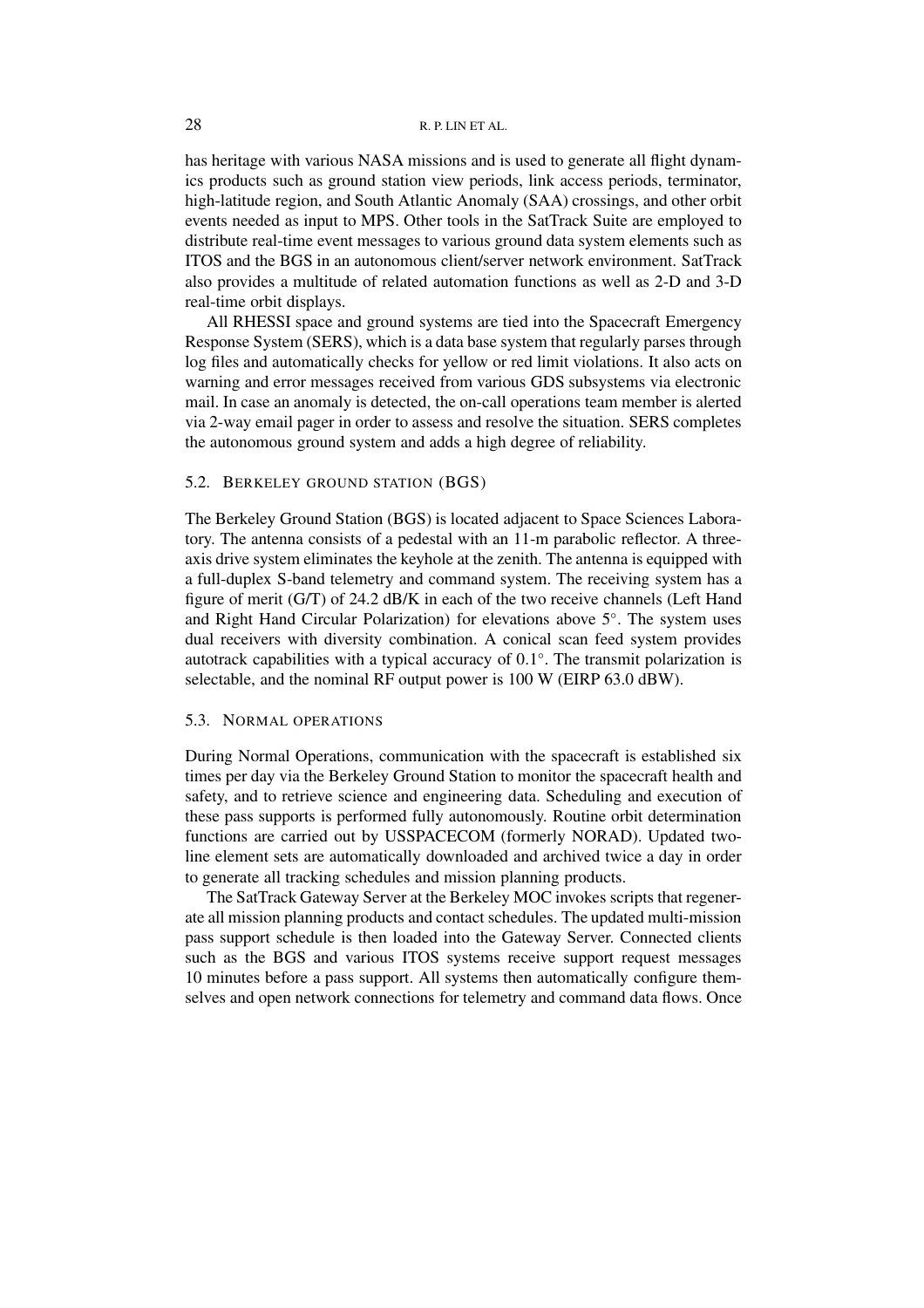the spacecraft rises above the horizon, the real-time pass support commences by establishing two-way communications with the spacecraft in order to perform health and safety checks and to download stored science and engineering data.

Upon completion of a pass support, the downloaded engineering data are examined for any system anomalies. Yellow or red limit violations trigger immediate notification of operations personnel via the Spacecraft Emergency Response System (SERS). Science data are automatically transferred from the ground station to the level-zero processing (LZP) system. Once LZP is completed, the data are transferred to their on-line archive at Berkeley. In addition, the automated CD-ROM production system will eventually produce multiple copies of the data.

## 5.4. BACK-UP TELEMETRY AND COMMAND SUPPORT

Three additional ground stations are used regularly to provide additional telemetry and/or command support. These ground stations are the Wallops Island ground station in Virginia, operated by NASA, the Weilheim ground station in Germany, operated by DLR, and the Santiago ground station in Chile, operated by the University of Santiago. A dedicated T-1 line from the Berkeley Mission Operations Center to Goddard Space Flight Center, which is shared with the FAST project, is used to establish secure real-time communications with the RHESSI spacecraft through the Wallops ground station. Telemetry data received and stored at the ground stations are transferred to Berkeley post-pass via the open Internet. The averaged link access for the Berkeley and Wallops 11-m ground stations is 55 min day<sup>-1</sup>. Santiago can provide an additional 51 min day<sup>-1</sup>, and Weilheim 16 min day<sup>-1</sup>.

The RHESSI ground system was designed to recover all the data (except for periods of major flare activity) with 6 Berkeley passes daily, but the solar fluxes in the previously unexplored 3–20 keV range, the terrestrial precipitation at  $L = 2-2.5$ , and the background were all higher than anticipated. Thus, typically 4 additional passes, taken at any of the other three stations, are required to recover all the data.

## **6. Science Operations and Data Analysis**

### 6.1. SCIENCE OPERATIONS

RHESSI operations have been designed from the start to be largely autonomous with minimum input in terms of different operating mode or observing plans. All systems are designed to operate automatically with no manual intervention. The main operations task is the management of the on-board solid-state recorder (SSR) during periods of high solar activity or when sufficient ground station dumps are not available to keep the SSR from filling up. When strong flare activity appears likely, we try to keep the SSR below  $\sim$  20% full at the end of the Berkeley passes, so that there is plenty of capacity remaining for a big X-class flare. An attenuator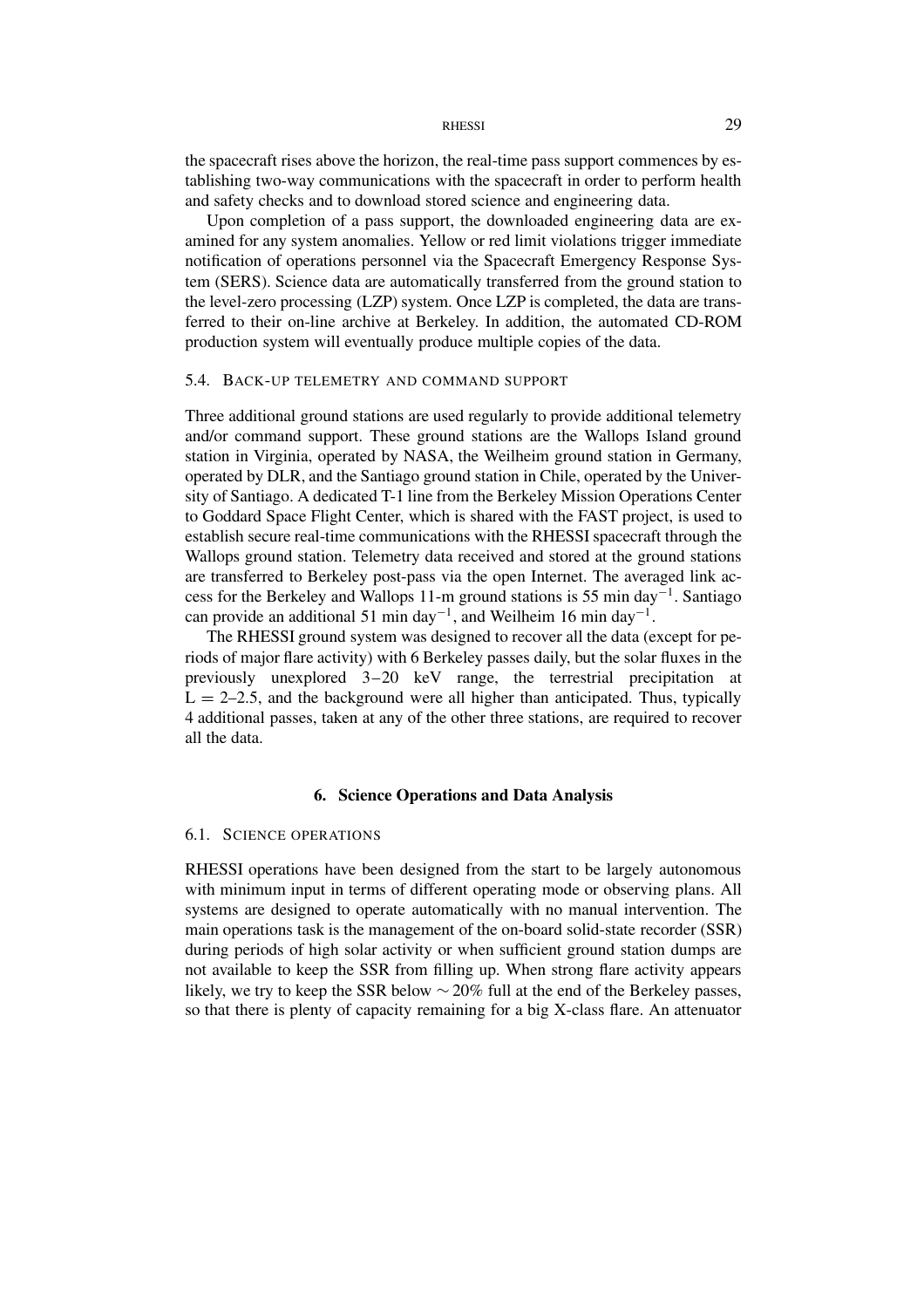can be inserted by command to reduce the incoming soft X-ray flux, or some of the data in the SSR can be skipped and not telemetered down.

A team scientist, modeled on the *Yohkoh* 'Tohban' role, monitors solar activity and the instrument operation daily to ensure that the observations are being taken to maximize the scientific return. The Tohban also coordinates with other observatories and notes any special campaign-style observations that may be ongoing to ensure the optimum interchange of information.

The data are generally available for analysis from one to three days after the observation is made. Once the instrument data are recorded in the SSR, it takes up to two days to be telemetered to a ground station depending on how full the SSR becomes. Once on the ground at Berkeley, the packetized data files are converted to Flexible Image Transport System (FITS) format and stored on a Redundant Array of Independent Disks (RAID) system. They are then transmitted over the Internet to Goddard, where they are stored on a similar RAID system. The data are also stored at the HESSI Experimental Data Center (HEDC) at ETH Zurich. At this point, all the data are freely available for downloading by outside users without restriction.

## 6.2. DATA ANALYSIS

RHESSI differs from many imagers in that, instead of transmitting a preselected subset of images, the telemetry includes all of the information about each detected photon. Thus, the data analyst can make tradeoffs among time resolution, spectral range and resolution, spatial resolution, image quality, etc., on the ground. These decisions can be made on a case-by-case basis to match the unique characteristics of the event under study and the relevant scientific objective. A key driver of the RHESSI data analysis approach is the preservation of this flexibility to extract the maximum scientific return from the observations. This means that all detailed scientific analysis will use the same primary database with the most current calibration information.

Furthermore, (1) the complete data output of the RHESSI mission is made available promptly to the scientific community, without restriction; and (2) a fully documented analysis package, supported by a range of platforms, is available to the scientific community, with the same toolbox of software used by the PI team. A promptly-generated catalog of summary data products is distributed with the RHESSI data base, to serve as a multi-parameter index and overview of the data base, and to provide data products to users not requiring custom analyses.

The data analysis software is described in the accompanying paper by Schwartz *et al.* (2002). It is also freely available and can be conveniently downloaded as part of the Solar Software (SSW) tree. The extensive RHESSI software package, mostly written in the Interactive Data Language (IDL) programming language, contains all procedures necessary to read the FITS data files, prepare and plot light curves, images, and spectra, and output the results for further customized analysis.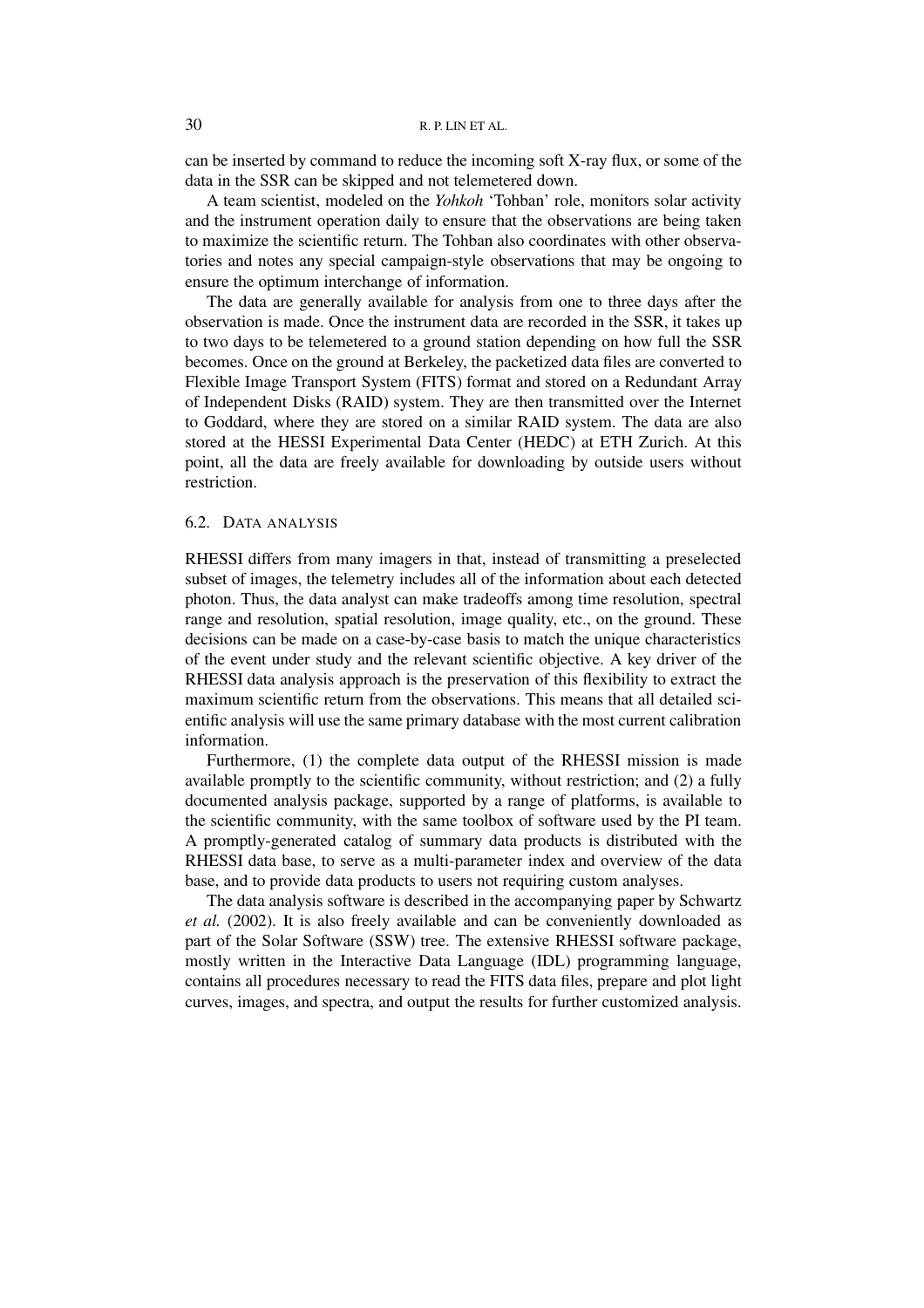Furthermore, the joint analysis of many different observations of the same events by other observatories is greatly facilitated, since most other solar space missions and many ground-based observatories also have their analysis software in this same SSW tree. A convenient interface is provided to allow easy comparison of RHESSI images and light curves with similar products from SOHO, TRACE, GOES, Big Bear Observatory, etc. The analysis procedures can all be invoked from the IDL command line, or a more user-friendly graphical user interface is also available for basic analysis tasks. All the software is fully compatible with both the Unix and Windows operating systems. The SSW system allows for rapid bug fixes and software upgrades that can be downloaded to each user's own computer at any time from a central server, several of which exist in different countries around the world. For users without IDL, the HEDC provides internet browser software to access and analyze the data.

In an effort to familiarize as many interested scientists as possible with analyzing RHESSI observations, three data analysis workshops have been held. These provided training to about thirty scientists at each workshop in accessing RHESSI data and in the use of the image reconstruction and spectral analysis software. On-line documentation is available for all the software from beginner guides to the detailed manuals required by program developers. This documentation can be accessed through the following web site:

*http://hesperia.gsfc.nasa.gov/rhessidatacenter/*.

## **7. Summary**

On 12 February 2002, one week after launch, the germanium detectors were turned on after being cooled down to their operating temperature range by the cryocooler, and RHESSI detected its first flare, a C2 GOES event at 02:14 UT. Since then, RHESSI has been operating continously, and through the end of August 2002, it had detected over 1900 flares above 12 keV and over 600 above 25 keV. It has provided the first imaging spectroscopy of solar flares. It has detected the first 3– 10 keV hard X-ray microflares, and found that the Sun is continually emitting hard X-rays above ∼ 3 keV. On 23 July it obtained the first high-resolution spectrum of solar gamma-ray lines and the first images of a gamma-ray line, from a GOES X4.8 flare.

As indicated by the early results papers in this issue, RHESSI is already providing many exciting new results, particularly gratifying given the many travails the project suffered pre-launch. However, the power of RHESSI lies in its capability for detailed quantitative probing of the particle acceleration and energy release mechanism. That will require careful, comprehensive analysis of the RHESSI data, together with the context measurements from other spacecraft and from the ground.